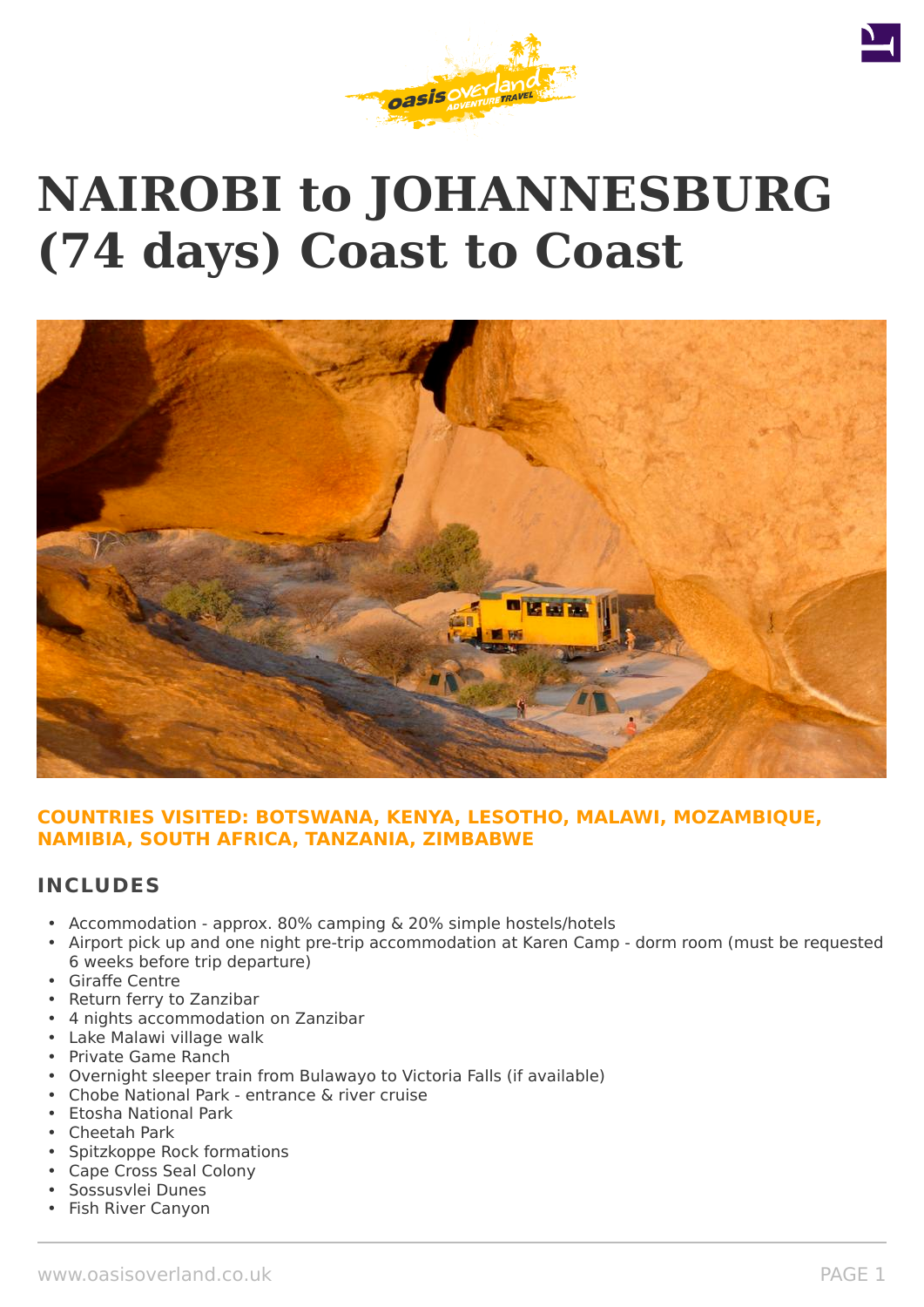- Cape of Good Hope
- Cango Calcite Caves
- Ostrich farm
- Addo Elephant National Park Game drive
- Royal Natal National Park
- Meals approx. 60%
- All transport on Oasis Expedition Truck
- Camping and Cooking equipment
- Services of Oasis Crew

# **EXCLUDES**

- Visas
- Optional Excursions as listed in the Pre-Departure Information
- Flights
- Airport Taxes & Transfers
- Travel Insurance
- Meals approx. 40%
- Drinks
- Tips

# **TRIP ITINERARY**

# **DAYS 1 NAIROBI**

Welcome to Nairobi, today you have the opportunity to get up close to Africa's tallest mammal when we visit the Langata Giraffe Centre in Nairobi. You will also have free time to visit the David Sheldrick Elephant Orphanage, where Oasis sponsor Kamboyo, an orphaned elephant.

# **DAYS 2 - 5 NAIROBI TO ARUSHA**

We depart Nairobi early morning and immediately find ourselves in hot savannah grasslands with acacia trees providing the only shade. Various game, usually zebra and giraffe can be seen as we head south and cross into Tanzania - where we camp on the outskirts of Arusha town.

Here you have the option to use a local African safari travel company to guide us through the **Ngorongoro Crater** and **Serengeti National Park**. You'll head down into the spectacular Ngorongoro Crater. On the crater floor you will have the opportunity to view the abundant wildlife including **Elephant, Lion, Cheetah, White Rhino, Buffalo, Hippo, Antelope, Crocodile and Pink Flamingos**. From here you go into the Serengeti for a day where vast herds of wildebeest roam the plains. For those who wish - there is an option to visit a local **Maasai Village** and learn about their culture and way of life.

# **DAYS 6 - 13 ARUSHA TO DAR SALAAM**

After leaving Arusha we pass a number of small towns and villages along the way and, if we are lucky, we may see the towering peak of **Kilimanjaro**. We will stop off at Marangu where you have the opportunity to climb to Kilimanjaro base camp, or take a walk through the lush surroundings passing through coffee plantations, rivers, waterfalls, caves and visiting a local blacksmith. A days drive brings us to Dar Es Salaam where our truck is based for around 4 nights in a campsite on a beautiful **Indian Ocean beach**. From here we take the ferry out to **Zanzibar** for four full days, and venture into the narrow bustling streets of **Stone Town** and its famous **spice markets, old slave forts and dungeons**. There is also time to relax on Zanzibar's famous white beaches, scuba dive or snorkel and swim with dolphins.

# **DAYS 14 - 19 DAR ES SALAAM TO LAKE MALAWI**

After meeting the Zanzibar ferry we begin the journey through the interesting and **mountainous**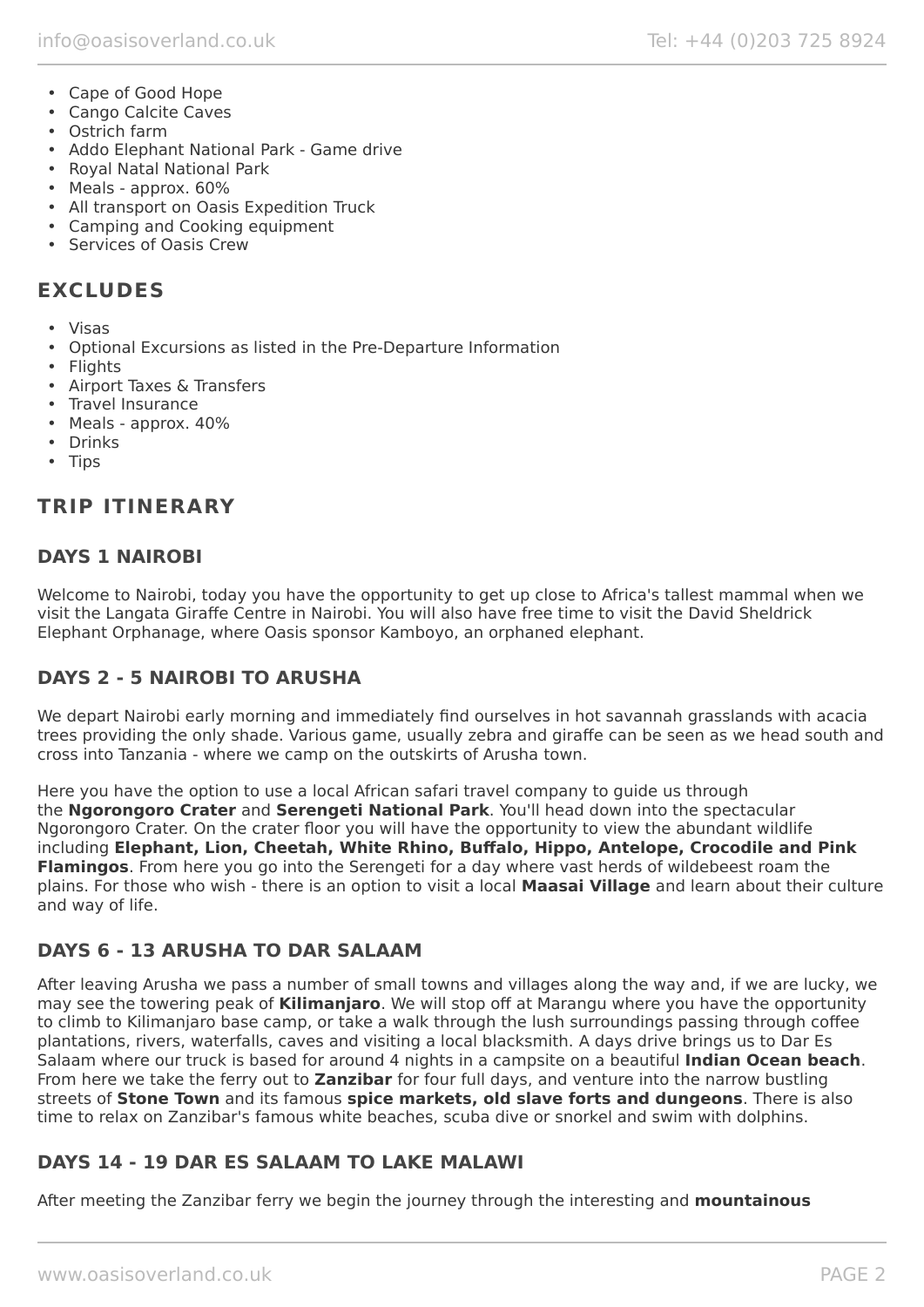hinterland of Tanzania. In the afternoon, after negotiating some appalling roads, we pass through the peaceful **Mikumi National Park**. African safari travel is synonymous with wildlife, and in this national park we usually see **Elephant, Giraffe, Zebra and Antelope** from the roadside. Passing through lush mountainous landscape and plantations - we enter **Malawi** which is dominated by its huge fresh water lake.

Camping in Malawi sums up the spirit of an Africa overland trip with Oasis. We spend 4 to 5 days at friendly laid back campsites where most people choose **to relax on the sandy beaches or try their hand at scuba diving, snorkelling or windsurfing** as we follow the lakeshore south. If you are more inclined to just relax - then there is no better place than on the shores of Lake Malawi. This really is a warm friendly country - making it easy to wander off and meet up with your local hosts in one of the many villages or schools nearby. You can view firsthand the talent of the local artisans and purchase some exquisite pieces of furniture and carvings out of ebony and mahogany.

# **DAYS 20 - 22 LAKE MALAWI TO HARARE**

From here we continue on to the capital **Lilongwe** in the south of the country where you can check out the local markets.

Our African Overland trip leaves Lilongwe to cross into Mozambique and head for Zimbabwe. We follow the infamous Tete Corridor which was well known in the days of Mozambique's long running civil war as the Gun Run. Thankfully these days things are a lot different! We enter **Zimbabwe** and travel via the capital, **Harare.** Arriving into Zimbabwe's cosmopolitan city, you can enjoy many of the sights in and around the city centre, there are many markets throughout the city from craft markets to the hectic local Mbare market, stroll through the botanical gardens, or enjoy the nightlife in one of the many bars throughout the city.

# **DAYS 23 - 27 HARARE TO GREAT ZIMBABWE**

Leaving Harare we make our way to the **Eastern Highlands of Zimbabwe**, where we visit Chimanimani, and where you have the opportunity to take a hike through the mountain wilderness area, or hiking to the nearby bridal veil falls, or simply enjoying the stunning surroundings from this sleepy village whilst strolling through the village market. **Great Zimbabwe Ruins** which was once the greatest medieval city in Sub Saharan Africa and where the name **Zimbabwe** is derived**,** literally meaning house of stone is where we stop next to view this ancient city.

# **DAYS 28 - 30 GREAT ZIMBABWE TO BULAWAYO**

We drive across **Mashonaland** to **Gweru**, here we visit a privately run horse and game ranch where you can go game viewing on horseback. Its our destination for the next few days. Next we enter Matabeleland and the town of **Bulawayo**.

# **DAYS 31 - 32 BULAWAYO TO VICTORIA FALLS**

You have the option of leaving the truck for a day to venture into **Matobo National Park** with a local safari company. You will have a unique chance to get out on foot to try and spot the elusive **Black Rhino amongst hordes of other game**. There is also the opportunity to visit **Cecil Rhodes' grave and Ancient Rock Paintings.** We will then follow a journey that is steeped in history and say goodbye to our truck for the night as we **board the overnight train from Bulawayo to the mighty Victoria Falls.** Expect basic conditions, but the views and experience of looking out the window and watching the world go by more than makes up for it. If you look carefully you might even spot some kudu or elephant! When you get there **the mighty Victoria Falls await**.

# **DAYS 33 - 34 VICTORIA FALLS**

For some, **Mosi oa Tunya - The Smoke That Thunders**, is the highlight of their African safari. From the main road, in the bush 20kms away, a cloud of mist and spray can be seen against the blue sky. As you get closer, a low rumble like thunder can be heard. When you arrive it is a surprise to discover the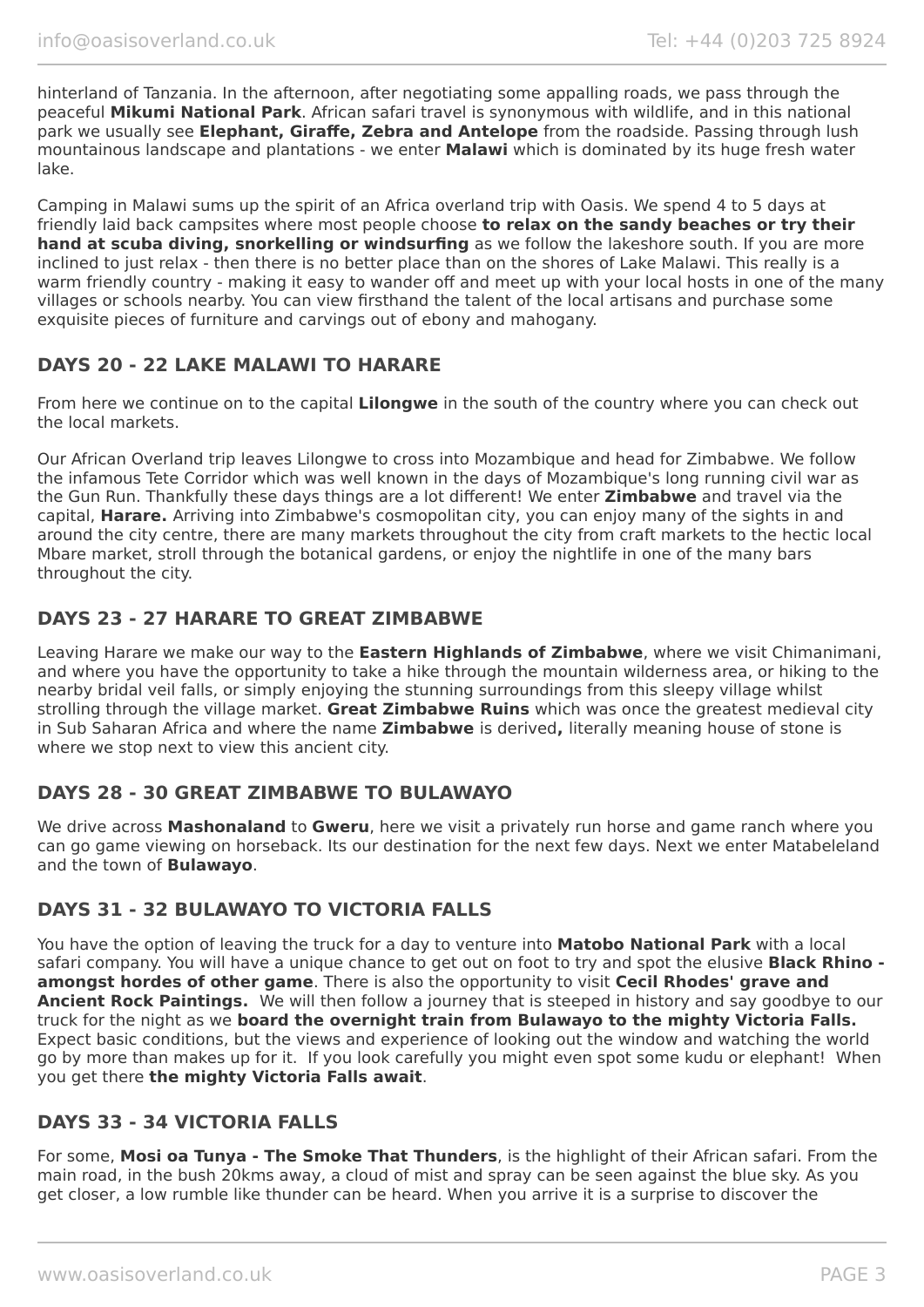enormity of Victoria Falls. One mile wide and hurling over 5 million cubic metres of water a minute into the Zambezi Gorge this sight is breathtaking at any time of year. The Gorge is the setting for one of the most adrenaline fuelled **grade 5 white water rafting in the world**. There is something here for everyone. Why not take a **day trip over the Victoria Falls bridge to view the falls from Zambia,** take the **Flight of Angels -** a great way to get a birds eye view of the falls in a **microlight or helicopter, enjoy a civilised afternoon tea at the Victoria Falls Hotel, join a Sunset Boat Cruise or a more sedate Canoe trip.** For those who want to make the most of the **adrenaline activities,** get your fix with the **Gorge Swing, Abseil or** 'enjoy' one of **the highest commercial Bungee Jumps in the world**.

# **DAYS 35 VICTORIA FALLS**

Our final day in Victoria Falls provides you with time for those last minute activities or shopping you may wish to do before we continue our African adventure.

# **DAYS 36 - 39 VICTORIA FALLS TO MAUN**

Our overland trip continues from Zimbabwe into **Botswana**, spending the night on the outskirts of the **Chobe National Park** - famous for its hordes of Elephants, as well as an abundance of other wildlife. You will have a chance to spend the afternoon on the **Chobe River** - a less intrusive way to view game and wildlife - as well as the Namibian frontier across the river.

We then head south into the Kalahari Basin - known for its dry, desolate and expansive freedom. You will have an opportunity to leave the truck to venture into the **Okavango Delta.** Local poler guides will navigate the extensive waterways using canoes similar to their traditional Mokoro's (dug out canoes). This is a great experience - and the best way to have a chance of seeing the elusive wildlife of this unique desert oasis. You will have a number of opportunities to go on **game walks with rangers** - **giving you the chance to see elephant, crocodile and hippo up close and personal.** The Okavango Delta is one of the world's largest inland waterways and its calming serenity will leave those who experience it feeling supremely relaxed. There is also the opportunity to experience the heights of African adventure travel too: see the delta from the air during an hour-long flight.

#### **DAYS 40 - 44 MAUN TO BRANDBERG MOUNTAINS**

Travelling west we enter **Namibia** and continue toward **Etosha National Park** - recognised as one of the worlds greatest wildlife viewing areas. The semi desert is quite a contrast to the more fertile terrain we have been used to. The night sky ablaze with shooting stars and the warm glow of our campfire makes for unforgettable camping experiences. Besides game drives we can also game watch by night at one of the floodlit water holes where we may well **spot Rhino, Elephant and Giraffe** among a host of other wildlife.

From Etosha we visit a local **Cheetah park** and get up close to these amazing and endangered creatures, before continuing on to the **Brandberg Mountains in Demaraland.**

#### **DAYS 45 - 49 BRANDBERG TO SWAKOPMUND**

We then travel to the stunning **Spitzkoppe Rock formations**. Known as the Matterhorn of Namibia the **Spitzkoppe** is part of the Erongo Mt range and was formed over 100 million years ago after the collapse of a gigantic volcano. The scenery is striking from every angle - even more stunning as the granite massifs turn red at sunset. Next stop is the world famous **Cape Cross Seal Colony,** where the sight of thousands of these mammals, as well as their accompanying pungent odour is remembered by all! The Cool Atlantic Ocean and the prominent Benguela current provide a perfect location for feeding and breeding for the Cape Fur Seal.

For the next three days, our Africa overland trip will be based in **Swakopmund** - Namibia's adventure gateway. You can choose between a variety of activities and excursions here: spend a day **deep sea fishing**for shark and **other game fish** or head out to the desert and try **quad biking and dune sledding**. You can also go **horse riding** or get a birds eye view of the dramatic coastline - either by Sky diving from 10,000 feet or take a **flight over the towering sand dunes in the area**. In Swakopmund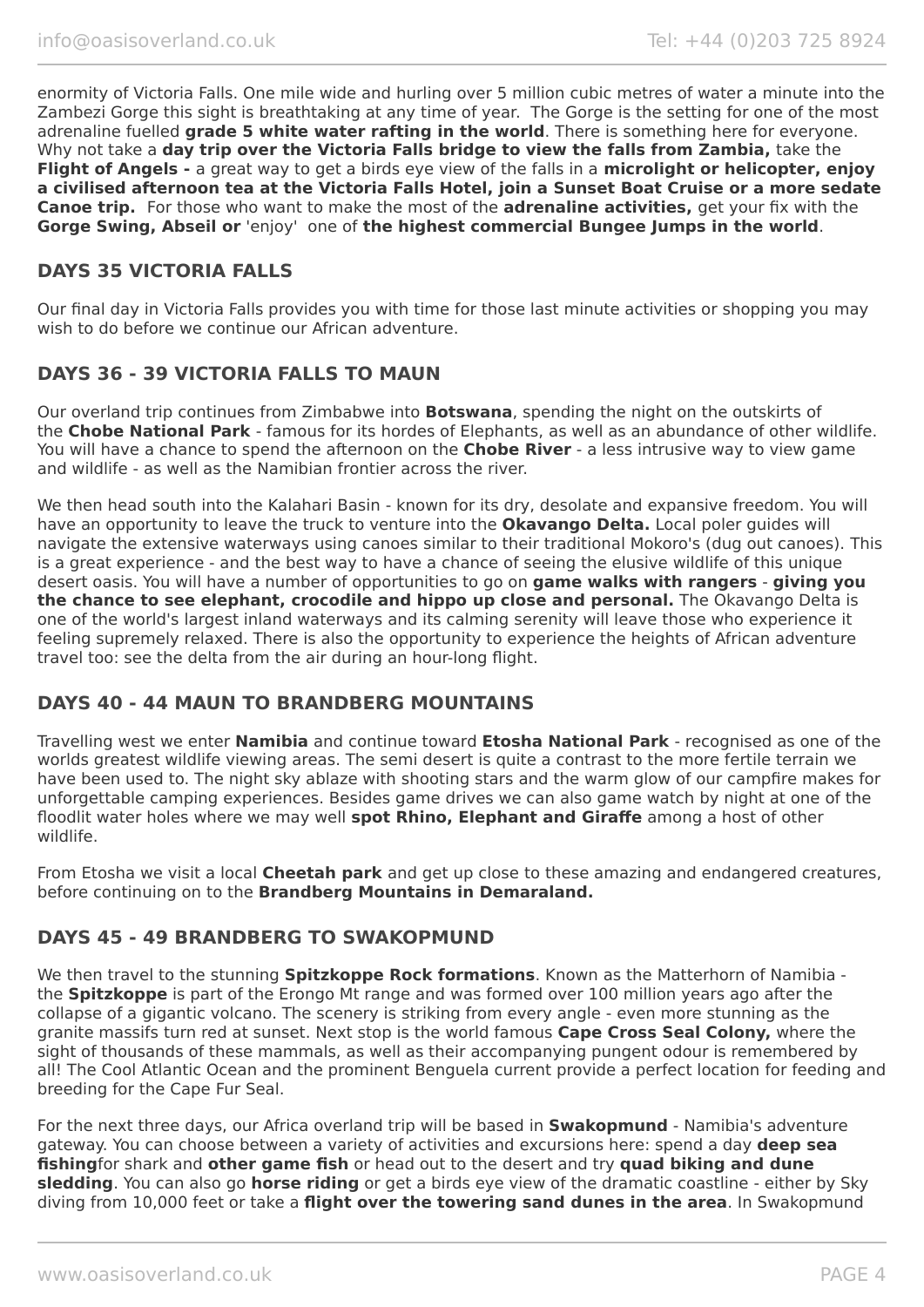itself you can walk along miles of deserted beaches, visit the museum or relax in a cafe.

# **DAYS 50 - 53 SWAKOPMUND TO FISH RIVER CANYON**

A one day drive takes us to the **Namib-Naukluft Park**, a vast expanse of desert which contains some of the highest sand dunes in the world. At **Sossusvlei** we stop and explore this spectacular area and red dunes. Continuing south we enter the semi-desert, and wide-open countryside of cattle ranching until we arrive at one of Africas most sensational natural features, **Fish River Canyon**. We stop here for a couple of hours to take in the awesome scenery.

# **DAYS 54 - 55 FISH RIVER CANYON TO CAPE TOWN**

A couple of hours drive away we enter South Africa and cross the **Orange River** - a rich source of diamonds. We travel south through the **Cederburg Wilderness Area**, an area of rugged valleys and peaks before getting to the vibrant and cosmopolitan city of **Cape Town**. Our accommodation here will be in a backpackers hostel.

#### **DAYS 56 - 57 CAPE TOWN**

There is plenty to do in and around **Cape Town**, from climbing up **Table Mountain** to abseiling down it, **diving with sharks** (either in ocean cages - or at the Two Oceans Aquarium), a tour to **Robben Island** or head out on the town to one of the many hot spots that Cape Town has to offer.

# **DAYS 58 - 60 CAPE TOWN TO LITTLE KAROO**

We depart from Cape Town taking a leisurely drive along the coastal roads to the Cape of Good Hope, a rocky headland at the southern end of the Cape peninsula. Here you have a chance to walk up to the upper lighthouse, or take a ride on the Flying Dutchman Funicular for some spectacular views. After visiting the Cape we follow the coastline on to our next stop.

We overnight in Hermanus/Gansbaai and the next day there are a number of marine options - **Whale watching, Shark Cave Diving** and **Dyer Island Nature Reserve**. From here we will head for the most southern tip of Africa at **Cape Agulhas -** which is the dividing line between the warm Indian Ocean and the cooler Atlantic Ocean. The seas around Cape Agulhas are very treacherous and have caused numerous shipwrecks, to help reduce fatalities the **Cape Agulhas Lighthouse** was built in 1848 and is the 2nd oldest working lighthouse in South Africa. From August to December **Southern Right and Humpback Whales** may be spotted along the coast - as they feed in the nutrient rich waters off the southern coast.

From Cape Agulhas we pass through the **Outeniqua Mountains** to the **Little Karoo -** we will visit an **Ostrich farm** to learn more about the worlds largest bird. The Ostrich has been around for 8 million years and a feather was actually discovered in King Tutankhamun's tomb in Egypt. 97% of the world's population of Ostriches lives in the Karoo.

We will also explore **Cango Calcite Caves** recognised as one of the world's finest network of Calcite caves. The bizarre formations of Stalagmites and Stalactites represent over a million years of slow formation.

#### **DAYS 61 - 64 LITTLE KAROO TO ADDO NATIONAL PARK**

We spend two days winding our way along South Africa's famous **Garden Route** where there is a wealth of things to see and do. We travel through the popular resort of **Knysna,** located on a tranquil lagoon that is protected from the sea by two enormous cliffs known as 'the heads'. We visit the **Tsitsikamma Forest,** where you will be able to hike along the coast and view the crashing waves at the mouth of the scenic **Storms River,** and maybe spot **dolphins and whales** in the ocean. Optional excursions in this region include **mountain biking, black water tubing, and the mother of all bungee jumps** at Bloakrans Bridge - the highest jump in the world at 216 metres.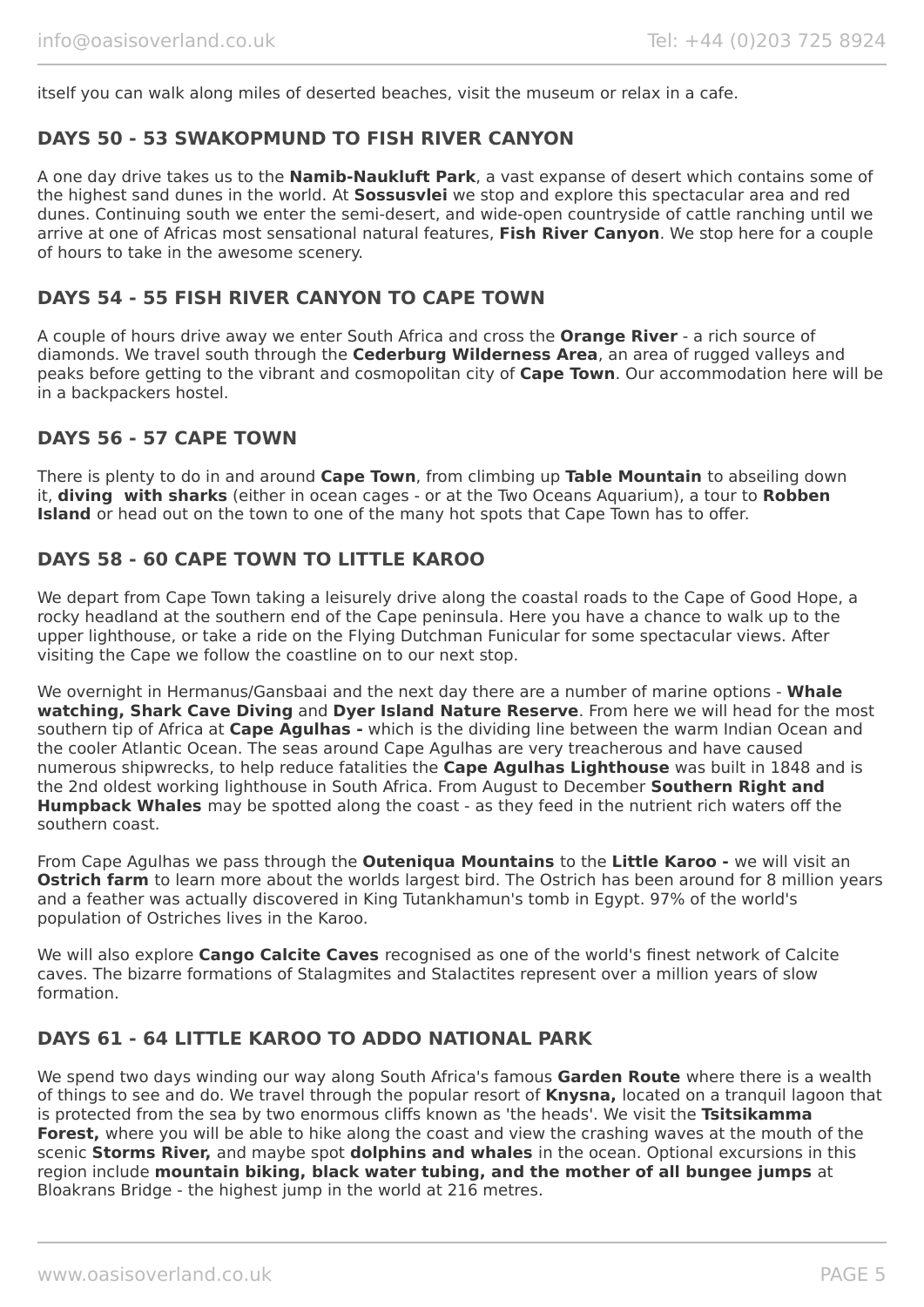From the Garden Route we continue along the coast and in the summer months (October to March) there will be an opportunity to stop at one of the beaches we pass before we head inland to **Addo Elephant National Park** which has recently been extended to include part of the coast and is now home to the **BIG 7 - lion, rhino, elephant, leopard, buffalo, whale and shark!** On our game drive we hope to spot some of the many elephant that the park is famous for, which are the most southerly population in Africa.

# **DAYS 65 - 67 ADDO NATIONAL PARK TO FREE STATE**

We then drive to the beautiful, rugged and remote **Wild Coast** to the quaint little seaside village of **Cintsa**. Situated on the banks of the Cintsa River and estuary - Cintsa offers a haven in a tranquil setting, surrounded by lush indigenous forest and thicket, and an amazing bird life. You will have a fee day to enjoy the unspoiled stretches of **white sandy beaches, take a canoe ride up the river, many hikes in the area, horse riding** and so much more.

We will then make our way towards the mountain Kingdom of Lesotho overnighting on route.

# **DAYS 68 - 70 FREE STATE TO ROYAL NATIONAL PARK**

Lesotho, often referred to as 'the kingdom in the sky'. This little country is completely surrounded by South Africa and is covered by mountains from 1000m to 3000m high. The scenery here is tremendous and the mountain air crisp and fresh. Here we will see Lesotho's horsemen dressed in their blankets and gumboots trotting around the hillsides. We spend a couple of nights at **Malealea Lodge,** Lesotho's most famous countryside retreat tucked up high in the mountains. Here there are isolated waterfalls, cool rock pools ideal for swimming, and peaceful hikes in the surrounding hills. This is also a great place to try **pony trekking** - one of the best ways to enjoy the scenery is atop a sure footed Lesotho pony.

We drive through the lowlands of Lesotho and visit **Thabo Bosiu** or **Mt. Moorosi** with a local guide (time & weather permitting). This mountain stronghold was the home of Chief Moshoeshoe, the founder of the Basotho nation. We continue through Lesotho's tiny capital Maseru, and re-enter South Africa.

# **DAYS 71 - 74 ROYAL NATAL NATIONAL PARK TO JOHANNESBURG**

The **Royal Natal National Park** on the edge of the **Drakensburg Mountains** has an impressive natural **Amphitheatre** of massive rock walls**.** The **Tugela River** plunges spectacularly over the edge of the Amphitheatre wall, dropping around 800m through a series of five falls. There are over 130km of walking trails around the park-many of which are easy, half day strolls, through beautiful countryside of grassland dotted with patches of yellowwood forest and proteas set against the stunning backdrop of the Amphitheatre.

Heading north we pass through small towns and villages, through Afrikaaner heartland, making our way to South Africa's largest city, **Johannesburg**. Built as a result of the gold rush, the city has grown into one of the wealthiest cities in the world. We will be staying at a laid back backpackers in a suburb of Johannesburg, where you can relax by the pool.

# **ESSENTIAL INFORMATION ABOUT YOUR TRIP**

# **ARRIVAL & ACCOMMODATION**

**Trip Joining Point:** Wildebeest Eco Camp - Nairobi

**Start Time Day 1:** 08:00

**Address:** 151 Mokoyeti Road West, Langata, Nairobi

**Telephone:** +254 (0)202 103505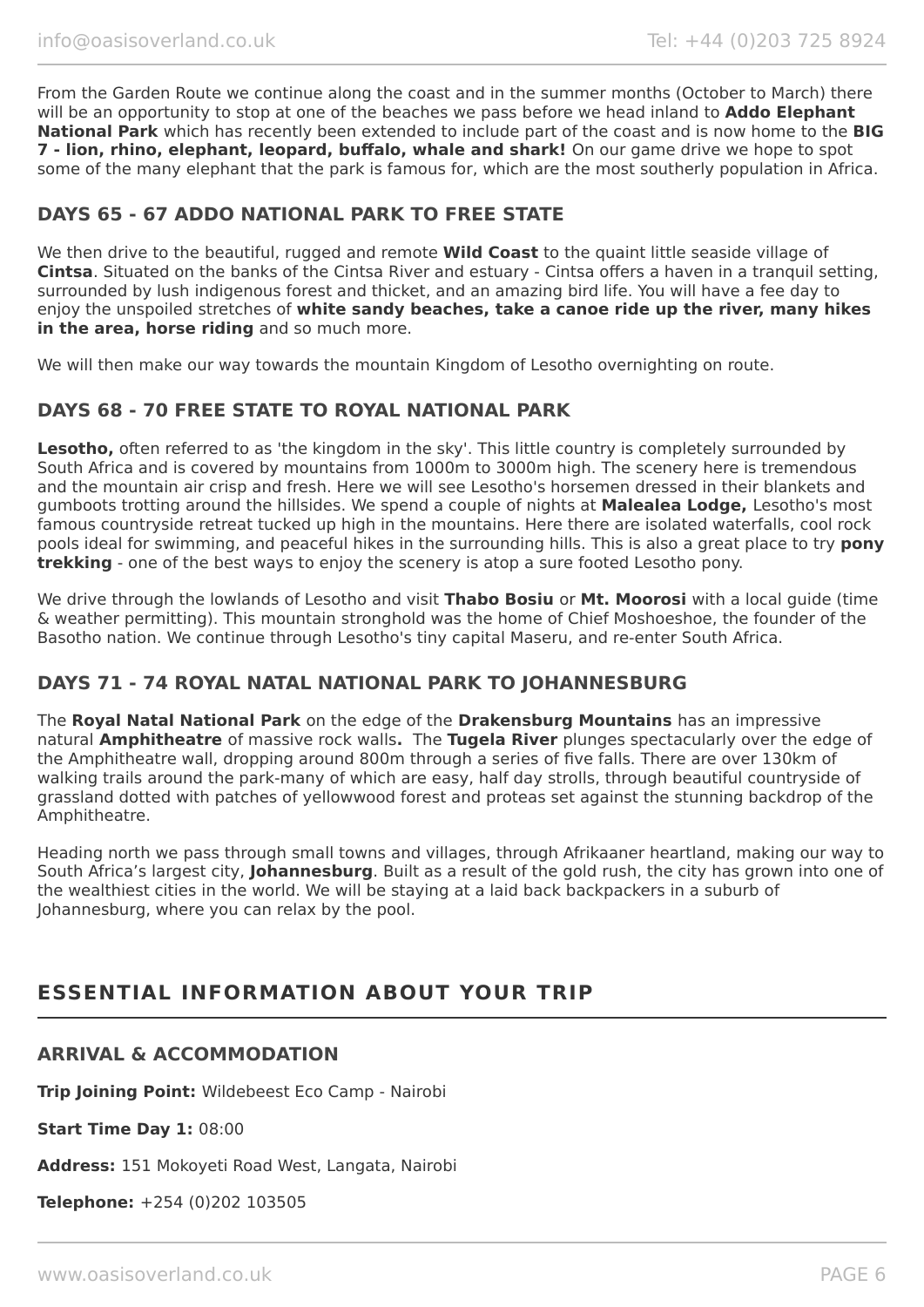#### **Website:** [www.wildebeestecocamp.com](http://www.wildebeestecocamp.com/)

#### **Email: [info@wildebeestecocamp.com](mailto:info@wildebeestecocamp.com)**

All prices listed are approximate and subject to limited availability.

| <b>Room Type</b>              | <b>Price</b> | <b>Description</b>            |
|-------------------------------|--------------|-------------------------------|
| Dorm                          | US\$27.00    | Per Person, shared facilities |
| Single Garden Tent            | US\$43.00    | Per Room, shared facilities   |
| Single Cottage Room, en-suite | US\$65.00    | Per Room                      |
| Double Garden Tent            | US\$65.00    | Per Room, shared facilities   |
| Double Cottage Room, en-suite | US\$90.00    | Per Room                      |

#### **The trip starts from Wildebeest Eco Camp at approximately 8am on the morning of Day 1 of your trip.**

Conveniently located in beautiful Langata it is possible to enjoy the best of both worlds - being close to major tourist attractions, Nairobi National Park and Galleria Shopping centre with good transport links to the city. The camp has large grounds, swimming pool, restaurant, bar, t.v. room, communal fire pit, WiFi and curio shop.

#### **PRE-TRIP ACCOMMODATION:**

**One nights pre-trip accommodation (in a dorm room) is included in the cost of your trip.** If you wish to reserve any extra nights or upgrade your included night to a private room, then costs (or in the case of an upgrade, simply the difference) are payable directly to Wildebeest Eco Camp direct on arrival in £GB or \$US. We provide a free service for booking pre-trip accommodation and airport transfers. Just log in to **[My Oasis Account](https://oasisportal.eecsoftware.com/login.php)** and select the accommodation / transfer required, or contact us direct. We will require your flight number, arrival time, and arrival date so please ensure this information is forwarded to us as soon as you have booked your flight. Please book this service no later than 6 weeks prior to departure, after which a late booking fee will apply. If you have booked through a travel agent you will not have an account allocated, so please contact your agent to request pre-trip accommodation and airport transfers. Cancellation of the room within 30 days of the trip departure will result in payment to Wildebeest Eco Camp.

Double, twin, and triple rooms will be provided subject to availability, where requested. However when not available we may need to book other rooming arrangements, and will fit these as closely as possible to your request. Those travelling solo will be put in shared rooms to reduce the costs to them, which may be dorm rooms or twin/triple shares with other Oasis Overland travellers. Single rooms may be available in some cities for solo travellers, and we will arrange this for you on request, subject to availability.

If you are arriving early in the morning and you would like to check in immediately, you may have to reserve your room for the previous night to ensure direct check in, otherwise you may have to wait until normal check in times (usually 12pm to 2pm).

#### **AIRPORT TRANSFERS:**

Airport Transfers are included in the cost of your adventure (provided you request these via the UK office or your account six weeks before your departure).

Once you have processed your visa and collected your luggage, you should follow the crowds to the terminal exit to meet up with your Transfer Representative (Smiley or Amos). **Your driver will be waiting along with all the other transfer drivers and will be holding an Oasis sign.**

If you have not arranged an airport transfer with Oasis, you can arrange a taxi from the Info desk in the airport for approx. \$25 USD. The fare should be agreed before accepting the ride - usually payable in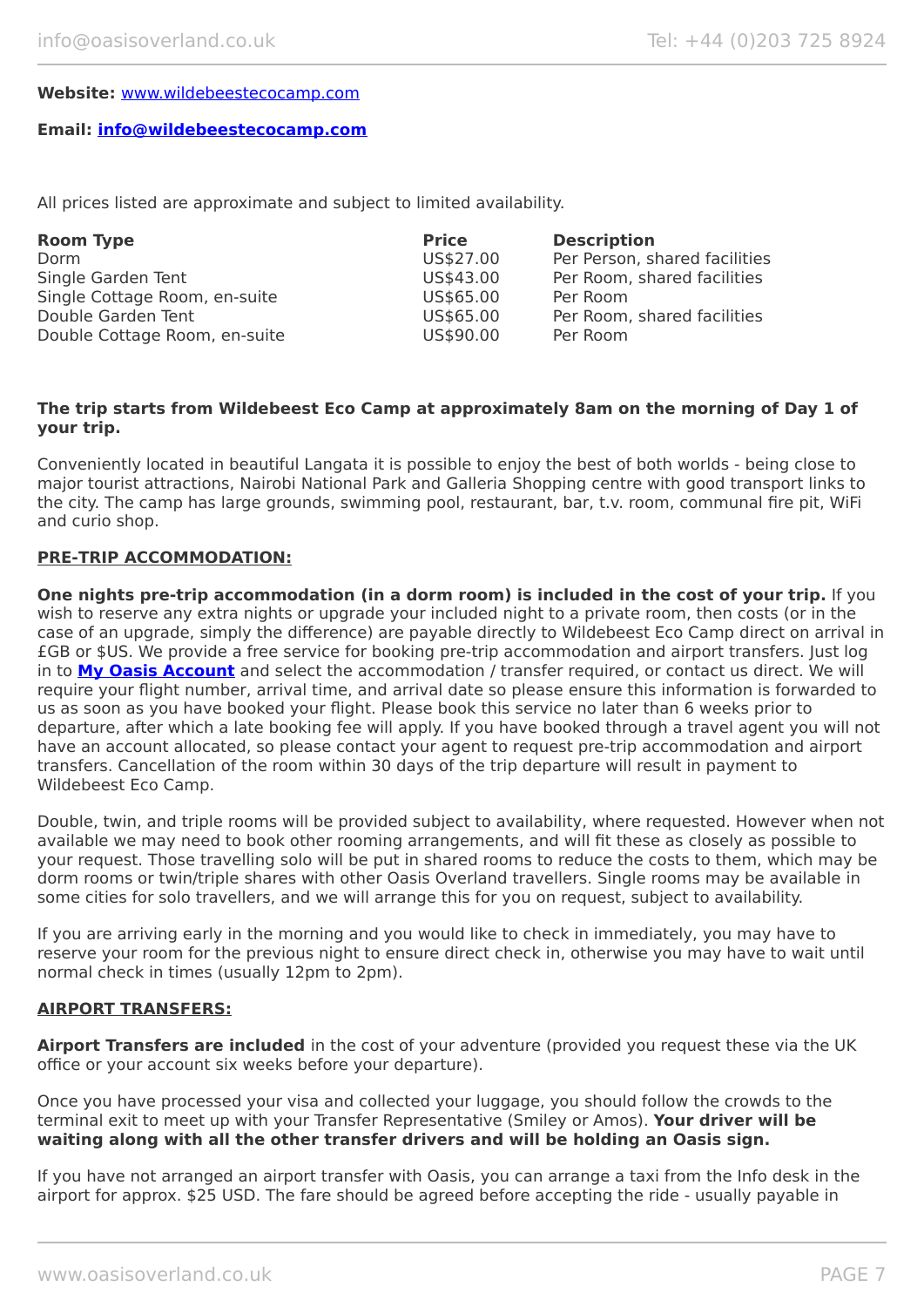Kenyan Shillings only. It is not advisable to take the bus from the airport as this has been known to attract pickpockets.

For any last minute requests please contact the UK office at **[africa@oasisoverland.co.uk](mailto:africa@oasisoverland.co.uk)** and we will confirm the costs.

Flying into Jomo Kenyatta International Airport (NBO) is quite straight forward - English is widely spoken and used for signs / directions. It is approx. 15km from the airport to the centre of Nairobi. You should change some money on arrival - we recommend at least \$20 USD pp per day (excl. accomm.) before the trip begins. The rates are similar to those in town but better than at hotels, ATM machines are available in the airport. Please note if you are arriving on a Sunday then make sure you change enough money at the airport to last you for the first week of your trip as the local bureau de changes in Nairobi will be closed on a Sunday.

#### **PRE-DEPARTURE MEETING**

Your tour leader will meet you on the morning of departure; usually around 8:00am, at the joining hotel/ camp where you will be briefed on the day to day running of the trip. There will be a notice in reception advising you of the time of the meeting, and any further information. Your Tour Leader will **collect your Local Payment** money as well as 2 photocopies of your **passport information page**, **insurance policy details** with policy number and confirmation that the duration will cover you for the entire trip and a **24-hour emergency assistance** telephone number. It is essential that you attend this meeting - please let the UK office or your tour leader know if you are unable to do so.

# **POST TRIP ACCOMMODATION AND AIRPORT TRANSFERS**

Post-trip accommodation can be arranged with your tour leader during the trip or directly with the hotel on arrival. The return airport transfer can be arranged through your hotel / hostel and is not included, it is at your own expense. We regret these services cannot be arranged via the Oasis office before departure.

#### **FLIGHT INFORMATION**

You need to arrive at your departure city at least the day before your trip begins. Return flights must be booked for at least the day AFTER the trip is due to end. You may wish to allow some extra time to explore your arrival and departure cities (if you are joining in Victoria Falls - we suggest arriving at least 2 days before if you wish to partake in the many adrenaline activities on offer).

There are many online flight search engines such

as **[www.skyscanner.net](http://www.dpbolvw.net/click-5720161-10639348)** or **[www.ebookers.co.uk,](http://www.ebookers.co.uk/)** flights can also be booked direct with airline websites or through travel agencies. Please inform us of your flight details through your online account, as airport transfers can be arranged for various trips.

**One way ticket:** If you intend to travel on a one way ticket to meet up with one of our trips, without possessing an onward flight ticket - we recommend that you have a copy of your payment confirmation/ receipt (that you will be sent at time of your balance payment) available at immigration to assist easy entry.

**Departure Taxes**: Please check with your Travel Agent or Airline if your flight ticket already includes a departure tax payment out of the country. If it does not - please budget for approx US\$30 to \$70 USD - to be paid in US\$ only.

# **PASSPORTS**

Your passport must be valid for at least 6 months AFTER your trip finishes. This is a general requirement for all of the countries we travel to on our trips.

If you have dual nationality you can only use one passport for the entire trip. It is your responsibility to ensure you have all the relevant visas you require.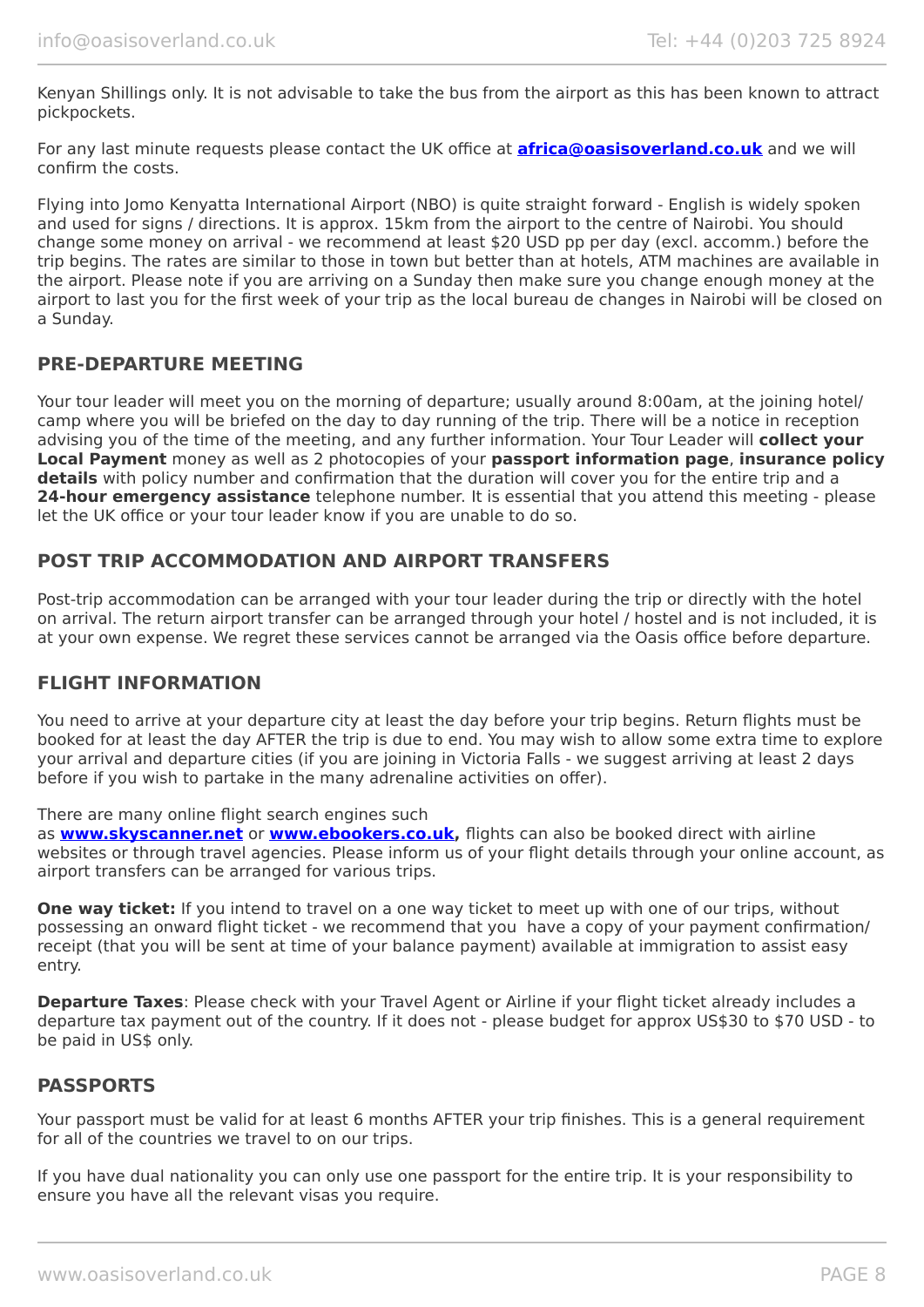Please bring 2 photocopies of your passport details to give to your tour leader.

Number of blank pages required for the trip, please use this as an approximate guide:

- Kenya 2 blank pages
- Uganda 1/2 blank page
- Rwanda 1/2 blank page
- Tanzania 1 1/2 blank pages
- Malawi 1 blank page
- Mozambique 1 1/2 blank pages
- Zimbabwe 2 blank pages
- Botswana 1/2 blank page
- Namibia 1/2 blank page
- South Africa 1 blank page
- Lesotho 1 blank page

#### **VISAS**

The information below is to be used only as a guide and may change without prior notice. It is advisable to contact the relevant embassy in plenty of time before the trip departs to check the current visa requirements. It is **your responsibility** to ensure you have all the relevant visas you require**.**

#### **Visas must be paid for in USD cash ONLY.**

| <b>Country</b>          | <b>British</b> | <b>Irish</b>  | <b>Aust</b> | <b>NZ</b> | <b>S.Africa</b> | <b>USA</b> | <b>Canadian</b> |
|-------------------------|----------------|---------------|-------------|-----------|-----------------|------------|-----------------|
| <b>East Africa Visa</b> | US\$100        | US\$100       | US\$100     | US\$100   | US\$100         | US\$100    | US\$100         |
| <b>Kenya</b>            | US\$50         | US\$50        | US\$50      | US\$50    | Free            | US\$50     | US\$50          |
| <b>Tanzania</b>         | US\$50         | US\$50        | US\$50      | US\$50    | Free            | US\$100    | US\$50          |
| <b>Malawi</b>           | US\$75         | US\$75        | US\$75      | US\$75    | Free            | US\$75     | US\$75          |
| <b>Mozambique</b>       | US\$75         | US\$75        | US\$75      | US\$75    | Free            | US\$75     | US\$75          |
| <b>Zimbabwe</b>         | US\$55         | <b>US\$55</b> | US\$30      | US\$30    | Free            | US\$30     | US\$75          |
| <b>Botswana</b>         | Free           | Free          | Free        | Free      | Free            | Free       | Free            |
| <b>Namibia</b>          | Free           | Free          | Free        | Free      | Free            | Free       | Free            |
| <b>South Africa</b>     | Free           | Free          | Free        | Required  | Free            | Free       | Free            |
| <b>Lesotho</b>          | Free           | Free          | Free        | Free      | Free            | Free       | Free            |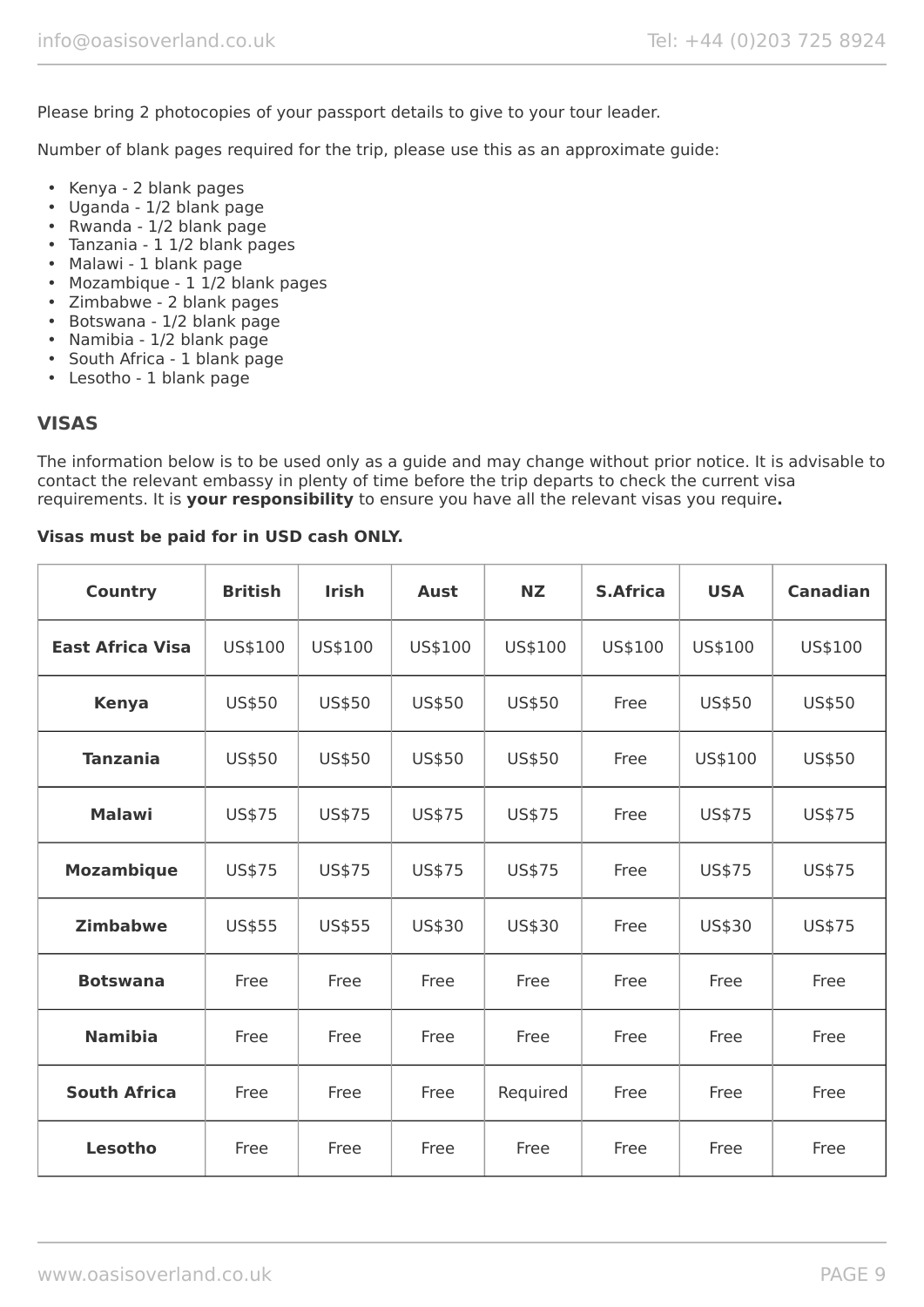For more information on other nationalities & visas checkout **[www.projectvisa.com](http://www.projectvisa.com/)**

#### **Kenya**

Passport Holders from UK, Ireland, Australia, New Zealand, USA, Canada and most EU countries will require an e-visa to enter Kenya **which must be obtained in advance of travel**.

Passport Holders from other countries, will need to check the current visa requirements with the relevant consulate, and whether you need to obtain the visa in advance.

#### **East African Visa - (relevant to Grand Adventurer, Apes & Lakes, Gorillas & Gameparks,**

**Nairobi to Kigali and the Nile Trans (Nairobi to Cairo 9 weeks))** - This covers you for entry into Kenya, Uganda and Rwanda and **is obtained as an e-visa in advance of travel**. You can apply via any of the three country websites, though the Kenya authorities and [government visa website](https://evisa.go.ke/evisa.html) seem to provide the most efficient and quickest process. Once you leave the three countries your visa will expire, so if your itinerary will for example be re-entering Kenya again later please be aware that you may have to apply for and pay for a 2nd Kenyan visa in enough time before you are due to enter the country. .

#### **Kenyan Visa** - **(relevant to Coast to Coast, Savanna Dawn and Gameparks & Zanzibar trips**) -

Kenya has introduced electronic visa applications. Travellers need to apply via [https://evisa.go.ke/](https://evisa.go.ke/evisa.html) [evisa.html](https://evisa.go.ke/evisa.html). This can take up to 7 days so ensure you plan in advance. You will need to print a copy of your visa to present to immigration at your point of entry into Kenya. You may be denied boarding of your flight to Kenya, or denied entry to Kenya if you do not have your printed copy of your e-visa with you.

If you are travelling on the **Trans Africa or Nile Trans expeditions** you will apply for the East Africa visa online while on the trip. Your tour leader will liaise with you about this.

#### **Botswana**

Passport Holders from UK, Ireland, Australia, New Zealand, USA, Canada, South Africa and most EU countries will not require a visa to enter Botswana.

Passport Holders from other countries, will need to check the current visa requirements with the relevant consulate, and whether you need to obtain the visa in advance.

#### **Lesotho**

Passport Holders from UK, Ireland, Australia, New Zealand, USA, Canada and most EU countries will not require a visa to enter Lesotho.

New Zealand passport holders will need to make sure that they obtain a multiple entry visa for South Africa as you will be entering and exiting Lesotho from South Africa.

Passport Holders from other countries, will need to check the current visa requirements with the relevant consulate, and whether you need to obtain the visa in advance.

#### **Malawi**

Passport Holders from UK, Ireland, Australia, New Zealand, USA, Canada and most EU countries will require a visa to enter Malawi. Malawi has started offering an e-visa scheme and all Malawi visas should **now be obtained in advance of arrival** rather than at the border. Most nationalities can obtain their e-visa online via the [Malawi government website.](https://www.evisa.gov.mw/) The price for most nationalities is 50 USD, and the process should take 5 working days (though we recommend allowing more). South African passport holders do not need a visa.

Passport Holders from other countries, will need to check the current visa requirements with the relevant consulate, and whether you need to obtain the visa in advance.

#### **Mozambique**

Passport Holders from UK, Ireland, Australia, New Zealand, USA, Canada and most EU countries will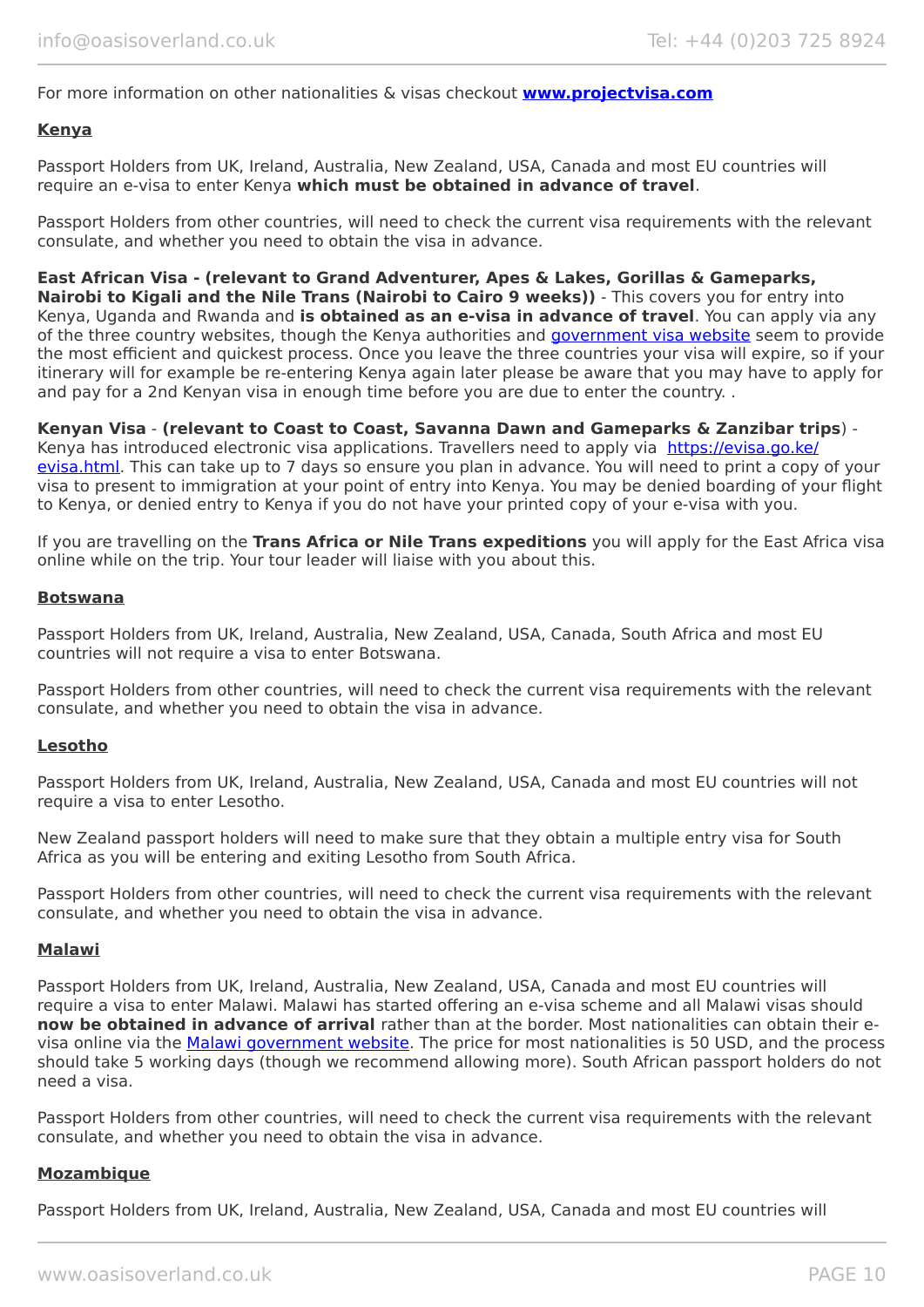require a visa to enter Mozambique. We will obtain this visa whilst on the trip at the border on arrival. Approximate cost \$75 USD. You will need to bring 3 recent colour passport photos along with you to apply for the visa. South African passport holders are Free of charge.

Passport Holders from other countries, will need to check the current visa requirements with the relevant consulate, and whether you need to obtain the visa in advance.

#### **Namibia**

Passport Holders from UK, Ireland, Australia, New Zealand, USA, Canada, South Africa and most EU countries will not require a visa to enter Namibia.

Passport Holders from other countries, will need to check the current visa requirements with the relevant consulate, and whether you need to obtain the visa in advance.

#### **South Africa**

Passport Holders from UK, Ireland, Australia, USA, Canada and most EU countries will not require a visa to enter South Africa.

New Zealand passport holders require a visa in advance to enter South Africa. This needs to be obtained through a South African embassy or consulate in your home country, before beginning the trip. Please contact your nearest High Commission to find out more.

Passport Holders from other countries, will need to check the current visa requirements with the relevant consulate, and whether you need to obtain the visa in advance.

#### **Tanzania**

Passport Holders from UK, Ireland, Australia, New Zealand, Canada and most EU countries will require a visa to enter Tanzania. The approximate cost is \$50 USD. Passport holders from the USA can also obtain their visa on arrival and the approximate cost is \$100 USD. South African passport holders are Free of charge.

Passport Holders from other countries, will need to check the current visa requirements with the relevant consulate, and whether you need to obtain the visa in advance.

For those travelling on the Grand Adventurer, Apes & Lakes and Gorillas, Gameparks & Zanzibar trip, the Tanzanian visa is a Single entry visa which allows you to travel to one neighbouring country (Kenya) and still remain valid. As your trip travels into Tanzania from Rwanda then into Kenya (Nairobi) and back into Tanzania you will be able to use the single entry visa.

#### **Zimbabwe**

Passport Holders from UK, Ireland, Australia, New Zealand, USA, Canada and most EU countries will require a visa to enter Zimbabwe. We will obtain this visa whilst on the trip at the border on arrival, a visa can also be obtained at the airport on arrival into Harare and Victoria Falls. Approximate cost for Australian, USA and New Zealand Passport Holders is \$30 USD, British and Irish passport holders \$55 USD and Canadian \$75 USD for a Single entry visa. South African passport holders are Free of charge.

If you are planning on going over to the Zambian side of Victoria Falls from Zimbabwe you will need to obtain a double entry visa for Zimbabwe so that you can return back to Zimbabwe after your day trip. Approximate cost for Australian, USA and New Zealand Passport Holders is \$45 USD, and British passport holders \$70 USD.

Canadians & Irish passport holders are unable to obtain a double entry Zimbabwe visa.

The visa into Zambia is called a Day Tripper visa and is available at the border and only valid for stays of less than 24 hours. The approximate cost is \$20 USD.

For those **joining in Victoria Falls** a UNI-Visa is available at the airport on arrival, which is a multiple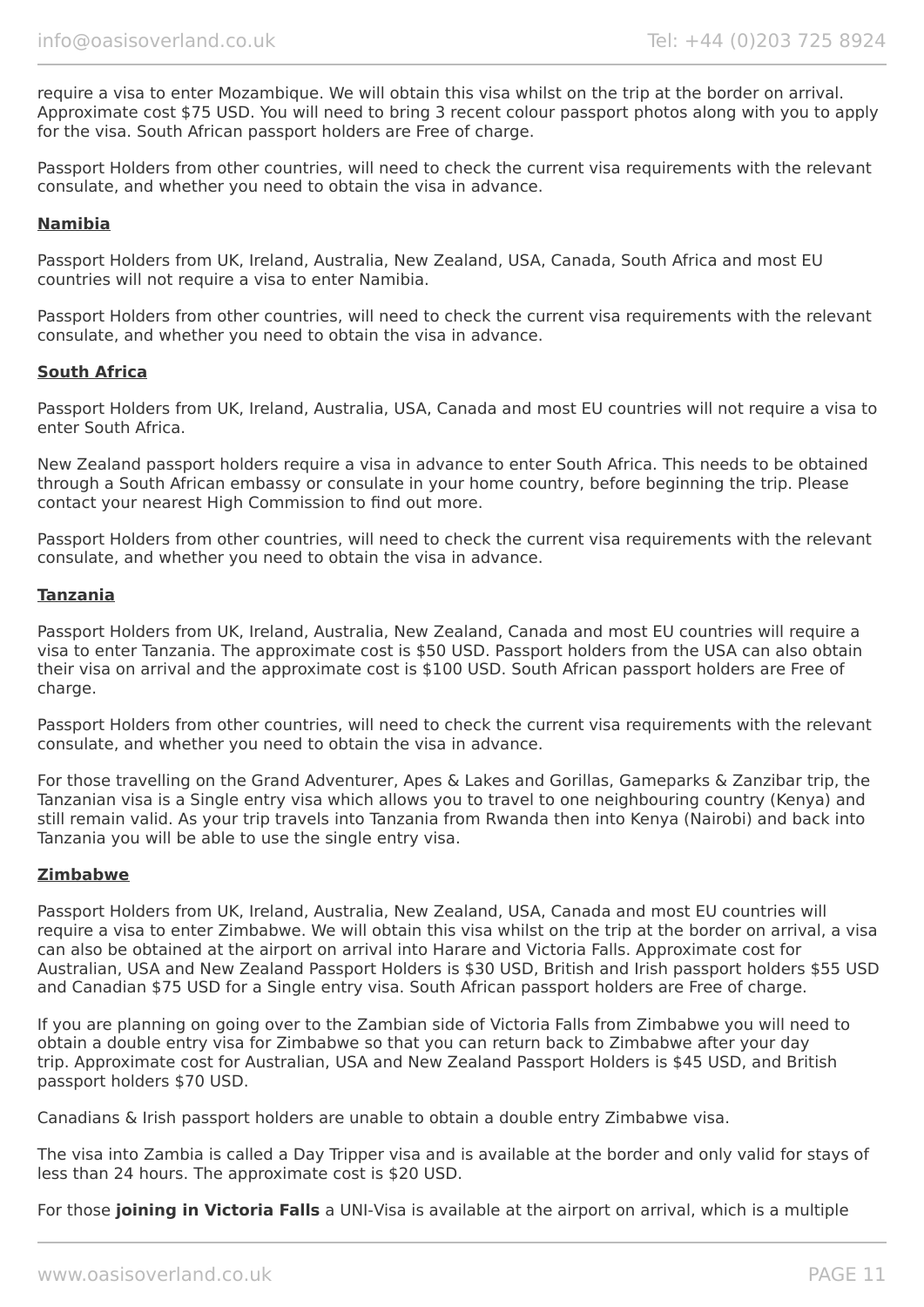#### entry visa between Zimbabwe and Zambia and costs approximately \$50 USD.

Passport Holders from other countries, will need to check the current visa requirements with the relevant consulate, and whether you need to obtain the visa in advance.

# **VACCINATIONS AND HEALTH**

It is possible that you may require some vaccinations for your trip, depending on the areas that you are visiting. As we are not medically trained, we are unable to give detailed advice on vaccination requirements, so please use the information below as a guide only. We have worked closely with **Nomad Travel Clinics** for many years and they offer Oasis travellers a **10% discount** on vaccinations, antimalarial drugs, first aid items, clothing and equipment, just enter discount code OASIS1000 at **[Nomad](http://www.nomadtravel.co.uk/) [Travel](http://www.nomadtravel.co.uk/)**. Alternatively you can check out the **[fit for travel website](https://www.fitfortravel.nhs.uk/home)** for more travel health information or consult a reputable travel clinic or your GP for information and advice. We suggest that you allow at least 8 weeks to get all your vaccinations.

**Yellow Fever** - Being vaccinated against Yellow Fever and having a valid certificate and a photocopy is deemed compulsory in nearly all the countries we visit in Africa, especially at certain borders and are needed if you are entering from an infected country. You can view a list of countries requiring a certificate through the **[World Health organisation](http://www.who.int/ith/ITH_country_list.pdf)**.

**Rabies** - Vaccinations are regularly advised for all countries that we travel through in Africa - especially if time and money are not a deterrent.

**Malaria** - In some of the areas we visit there is a risk of contracting Malaria. You must be aware that whatever malaria prophylactics you are taking, they only offer partial protection. They must be coupled with your own physical efforts against being bitten - which is the best prevention. Malaria-carrying mosquitoes come out at sunset so from this time you should wear long sleeves and trousers. Exposed skin, especially ankles, should have insect repellent containing 'Deet' applied to them. Your crew will advise on where the worst affected areas are on the trip. There are a number of prophylactic malaria treatments on the market & requirements change. It is also wise to take a sample of whichever prophylactic you choose, a few weeks before you leave. This way you may determine early on if you have any adverse reactions so you can change the regimen if necessary. Please consult a reputable travel clinic or GP for advice. For more information visit **[www.nomadtravel.co.uk](http://www.nomadtravel.co.uk/)** or **[www.fitfortravel.scot.nhs.uk](http://www.fitfortravel.scot.nhs.uk/)**

**Dengue** - Unlike the malaria mosquito, which bites at night, the dengue carrying mosquito bites during the day. Some areas we travel to do have occasional outbreaks & it is therefore advised that you take care not to be bitten during the day as well as at night. There is no vaccine available.

**Health** - To join our trips you should be in good general health. Your medical insurance company must be told if you have any pre-existing medical condition / allergy or if you are on any regular medication, otherwise you may not be covered under your policies for these. Our crew will need to know of any medication or conditions you may have. For general health advice log onto **[www.nathnac.org/travel/](http://www.nathnac.org/travel/)**.

#### **TRAVEL INSURANCE**

It is a compulsory requirement that you have adequate travel insurance before you join any Oasis Trip & at the very least are insured for all necessary medical & repatriation costs incurred.

You will be asked to provide the following details in **My [Oasis Account](https://oasisportal.eecsoftware.com/)** if you have not already done so: travel insurance name, insurance policy number & insurance emergency telephone number. You will also be required to give a copy of your policy with this information to your Tour Leader on arrival with confirmation that the policy duration is sufficient to cover you for the entire duration of your trip. It is also wise to leave a copy of your insurance policy with a friend or relative for safe keeping.

We believe that your safety and holiday enjoyment are very important. It is a mistake to think that "it will never happen to me". It is also very important that you are covered for all the activities that you may wish to undertake while on our trip. It is extremely important that you check the full extent of your cover related to 24 hour Medical Emergency Assistance. In the event of you needing medical treatment you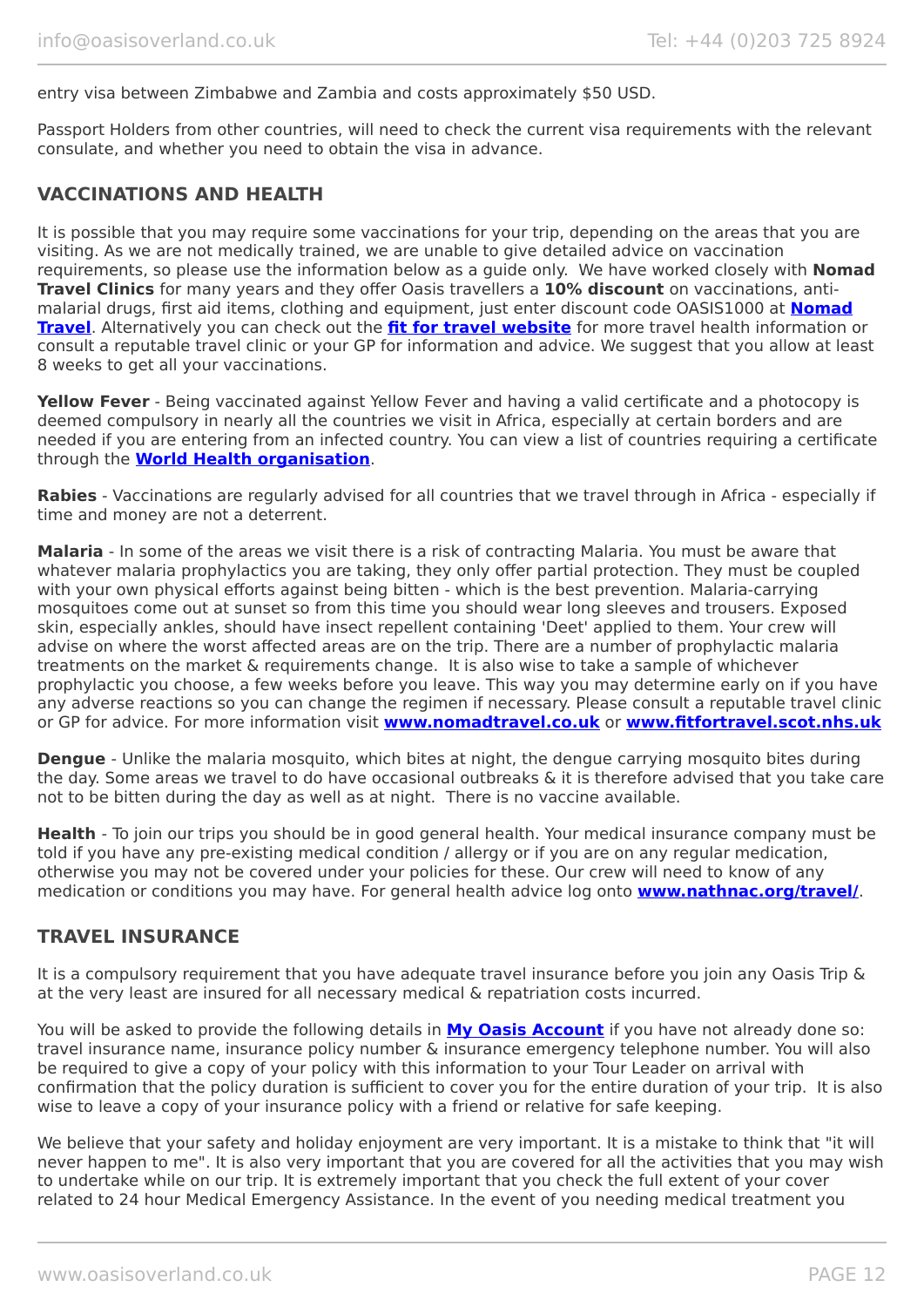want to know that you have the best cover available to you. Your policy should include adequate Medical Emergency and Repatriation cover as well as Cancellation, Baggage and Personal Liability cover. You need to be aware of EXACTLY what activities your policy covers you for. Please note that skiing is not usually covered in most insurance policies.

We offer tailor made Overland Adventure Travel Insurance that covers most of the adventure and sporting activities on our trips.

For further information on the insurance we offer, the activities covered and costs, check out the **[Travel](https://www.oasisoverland.co.uk/travel-insurance) [Insurance](https://www.oasisoverland.co.uk/travel-insurance)** section of our website. You can purchase our insurance by logging into **[My Oasis Account](https://oasisportal.eecsoftware.com/)** and click 'Buy Insurance' or through the following **[link](https://www.campbellirvinedirect.com/oasisoverland/)**.

# **MONEY, BUDGETS AND LP**

#### **Local Payment (LP)**

LP is part of your overall trip payment and is the most cost effective and practical way to get hard currency to Africa to pay for a variety of your day to day local costs (i.e. all meals prepared by the group, campsite/hostel fees, gas, and certain activities listed on the trip page) which cannot be pre-paid from the UK. It is a guaranteed amount, set before your trip departs, and unlike 'group kitty' systems we will not ask you to contribute more once the trip is underway.

**Please note:** Your LP is payable to your Tour Leader on the morning of departure in US\$ Dollars CASH ONLY. Make sure that all your notes are in good condition. Old, torn or marked notes are often refused by the banks and we will therefore be unable to accept them either. Please do not bring all of your Local Payment in US\$100 notes and also make sure that they are post 2013 and do not have a serial number starting with CB**.**

#### **How to bring your currency?**

Past Oasis travellers have fed back that, as a general rule it is best to bring your money in **US\$ dollars cash**, although you could also bring a combination of US\$ & £GB if British pounds are your home currency. It will depend on the exchange rate at the time of your trip as to which currency is better, but we suggest that US\$ are the preferred option for East Africa, whilst £GB can also be easily exchanged in Kenya, Tanzania and Southern Africa. PLEASE NOTE YOU SHOULD DEFINITELY BRING AT LEAST 50% of your money in cash. You will need to pay for your visas and many of the optional excursions using cash and there will be times when you need cash to change into local currency. Some travellers worry about carrying so much cash with them, however all Oasis Overland trucks are equipped with an onboard safe for the security of your money and passport.

We also advise to bring £50 worth of SA Rand in Cash, as this may be needed if we arrive into Namibia or South Africa on a weekend & the banks/ATMs are closed (only if you are travelling to these countries).

#### **Make sure that all your notes are in good condition. Old, torn or marked notes are often refused by the banks and shops. Please ensure your notes are dated post 2013 and do not have a serial number starting with CB.** Scottish pounds are also not accepted.

Please remember that Visas need to be paid for in US\$ CASH ONLY!

#### **Spending Money**

From past trips and traveller feedback £100 to £145 per week should cover costs such as some meals out (on average 2 per day are supplied), soft drinks and beers, email & communications, souvenirs and other general spending. Personal spending habits & budgets differ greatly from person to person. Budget on **visa costs** (see visa section above) and **optional activities** separately (see optional excursions page) & allow extra for your **Local Payment** contribution**.**

#### **Changing money**

Change your money only at banks, hotels, airports or forex bureaus. It is illegal to change money on the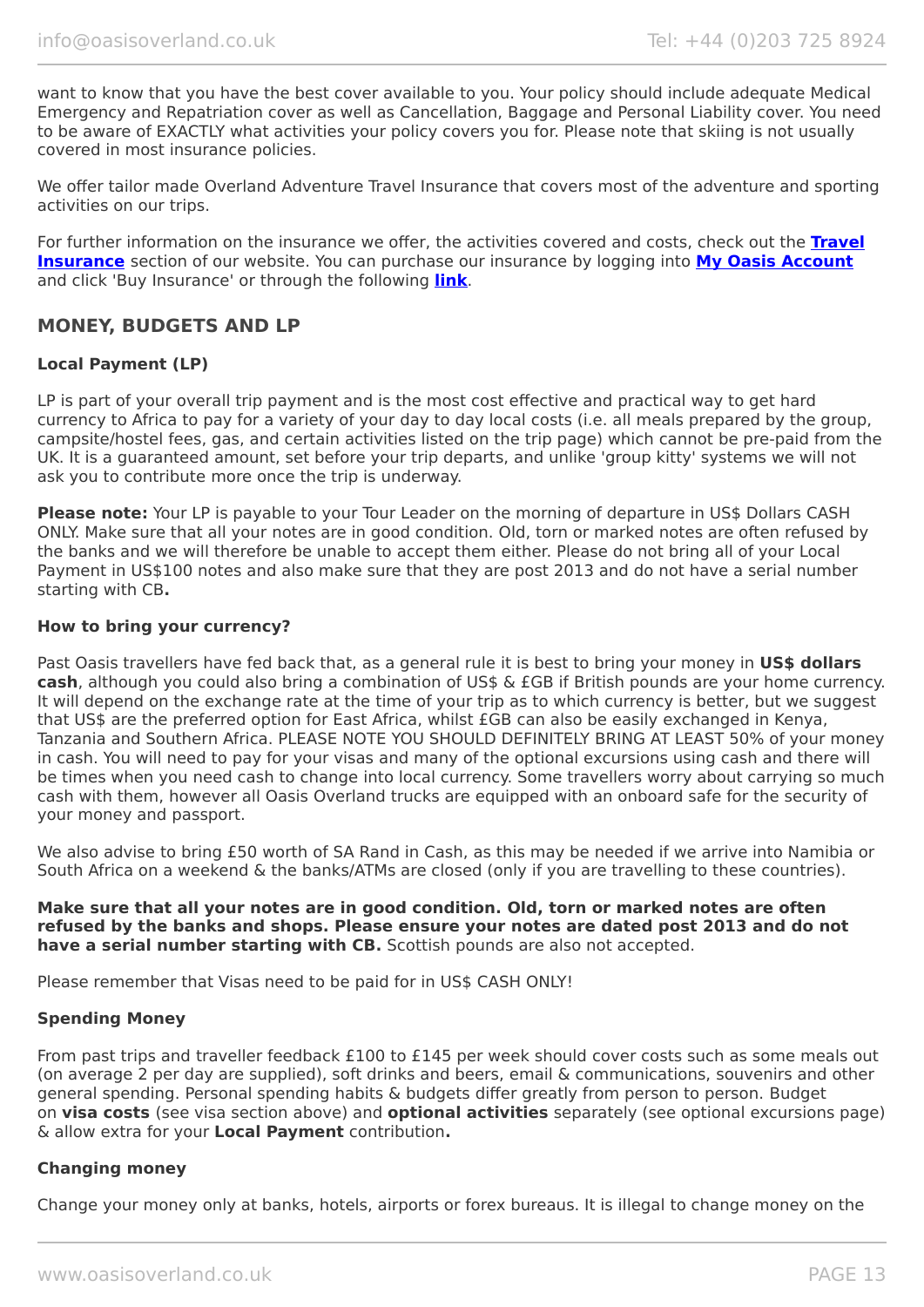street, as these people will normally be opportunistic thieves or undercover police. Your crew will advise you where & when you can change money & with what means. It is also a good idea to have a small CASH emergency fund, to allow for the unexpected.

#### **Credit & Debit Cards**

If you are intending using your credit or debit card, we suggest taking more than one card with you as you may find that your card is not accepted in the first ATM you try. Visa and Maestro cards are best. **We do not recommend using MasterCard based cards in Africa as they have very limited access through large parts of Africa.** Please note that usually you will be given local currency and NOT US\$ or £GB. We recommend that you inform your bank that you will be using your card abroad to avoid it being blocked. Please see the optional excursions page for activities that can be paid for using a Credit or Debit Card. Commission rates vary between 2-8%.

#### **Pre-Paid Travel Currency Cards**

These cards are similar to normal Credit and Debit cards but they can be pre loaded with cash before you travel with a set amount allowing you to withdraw this cash using the card at normal ATMs. It is a more secure way to access cash on your trip, but again do not rely on these as your sole means of funds on a trip - (please refer to the ATM section). Several banks and companies now offer these cards, but be sure to look into the rates for withdrawing cash when making your decision. When using these cards abroad you will use them to withdraw the local currency from an ATM and not the currency that you loaded onto the card.

#### **ATMs**

These are available in most major cities along our route and allow you to withdraw local currency only. We discourage you from relying on your ATM card as a primary source of funds in case it is lost/stolen/ swallowed, or the machine isn't working. In some destinations we probably won't even see a bank or ATM for days on end so having hard currency to exchange is essential. Besides memorising your PIN, it is also important to be aware of your daily withdrawal limit and bank withdrawal costs. Please note that although Zimbabwe's currency is US Dollars it is not currently possible to obtain USD cash from ATMs or banks due to the country's cash shortage.

#### **Tipping**

Is often expected and relied upon. It is often more than a reward for services well done, but, as wages are extremely low, it is an accepted means of supplementing an income. If you would like to leave a tip for any activity/individual, you could organize this as a group and give a tip at the end. A recommended amount for restaurants is usually 10% of your total bill and similar for activities. Some countries also add an extra Government tax on restaurant bills.

Because it can be difficult to know what to tip, and because it has such importance in some areas both economically and culturally, there may be times and activities for which your crew will make it clear what level of tipping is 'customary/expected'. They may also be quite enthusiastic or assertive in encouraging you to take account of these suggestions. This is motivated by the knowledge of how important tipping can be, and the offence or confusion that can be caused when local people are tipped poorly. In the end, tipping remains at the discretion of the individual, but our crew will continue to advise on normal or average rates, and we would ask you to carefully consider the economic or personal impact of being seen as 'under tipping'. We know that many who travel with us are on a tight budget, but ask you to consider that those we work with locally may also face financial hardship, and also work very hard to try to give you unrivalled service/ experiences.

As a very rough guide, we would suggest that you budget for an amount equal to 10% of the local payment for your trip, plus 10% of the cost of any of the listed optional excursions that you wish to do. The amounts you end up tipping may vary from a rigid 10%, but hopefully this will help you budget in general.

In the past we have been asked by travellers about tipping your Oasis Crew. If you choose to do this, it would be budgeted separately from the above. Our guys work very hard at making your trip a great travel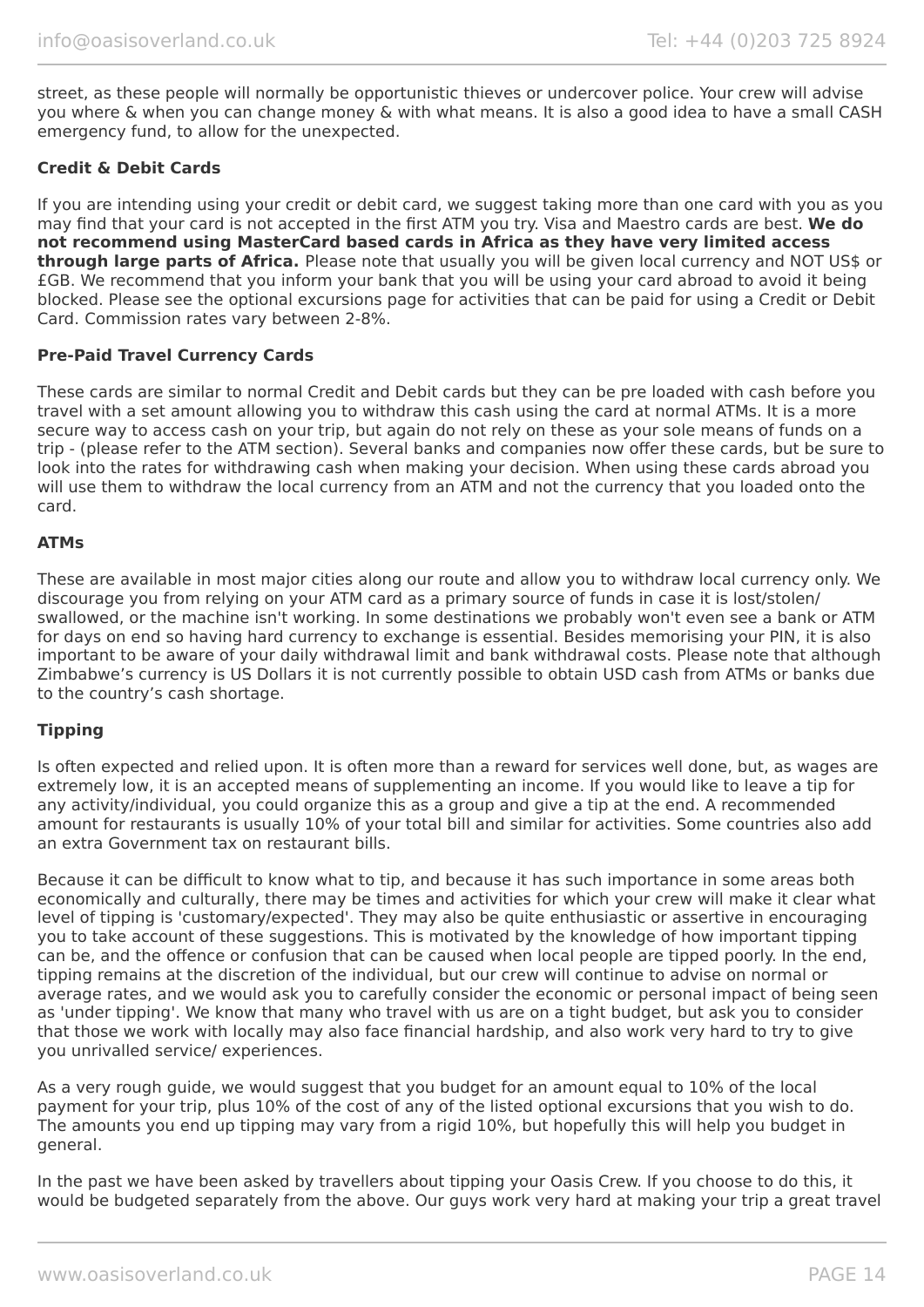experience. Working overseas can often be challenging and they are pretty much on call for you 24 hours a day, so it's appreciated as a thank you for hard work and good service, but of course not mandatory. Our suggestion is to budget around US\$1 a day.

# **CLIMATE**

In East Africa (Kenya, Uganda, Tanzania) the year is loosely divided into the 'short' rains (November) and the 'long' rains (March to May). The 'rains' usually last for one or two hours each day followed by hot sunny weather. Nights can be surprisingly cold at higher altitude in western Uganda, Ngorongoro Crater & The Rift Valley.

In Southern Africa (Malawi, Zimbabwe, Botswana, Namibia and South Africa) the 'dry' season is April to October when the nights can be quite cold, particularly in June and July when it is very cold at night. Day temperatures are very pleasant at this time, usually mid 20s (°C). From November to March the weather is hotter and there is summer rainfall, although this is very intermittent when it may not rain for months, or it can rain for a day at a time. **[View African Climate Chart](https://www.oasisoverland.co.uk/africa-climate-chart)**

# **WHAT TO TAKE**

The less you take the less you have to pack, wash & lug home & you can always pick up extras along the way. Most people make the mistake of bringing too much. Clothes washing or laundry facilities will be available at least once a week. You will be travelling in the heat & camping in the cold, so bring clothes for all climates; rough stuff is best. Pack according to season: summer is very hot in places & winter can be very cold with occasional frost overnight in the south. (May to Aug can be very cold in Southern Africa). Make sure that you bring your gear in a 70-90L rucksack or holdall - suitcases are not suitable.

- Sleeping Bag 3 to 4 season bag, depending on season, & sleep sheet
- Foam sleeping mat or thermarest & repair kit
- Small day-pack or small bag to carry daily items
- Soft rucksack or holdall (NOT rigid suitcase)
- Water bottle for personal use we recommend Water-to-Go (see below Responsible Travel)

- One pair of trainers or boots
- Sandals/flip flops/jandals/thongs
- Underwear/socks
- T shirts/shirts
- Shorts/swimwear
- Jeans/trousers/jog pants/leggings
- Skirt or dress
- Sweat shirt/jumper
- Jacket/fleece & waterproof jacket

#### **Recommended Medical Kit List**

- Antiseptic ointment/Antihistamine cream & tablets
- Nurofen or equivalent pain-killer
- Eye-drops/bath
- Anti-diarrhoea treatment
- A couple of bandages (elasticated &

# **Equipment Toiletries - Most available to buy on trip**

- Soap, shampoo, toothbrush/paste, antibacterial hand wash, lip balm & moisturiser
- Sun block  $35 +$  after sun, hat & sun glasses
- Tampons (can buy in most places)
- Contraception

#### **Clothes Personal Effects**

- Camera with protective case, spare batteries, film/ memory card
- Torch & spare batteries (head torch is best)
- Travel adaptor plug/charger (for cameras & mobile phone batteries)
- Money belt
- Personal stereo there is a stereo on the truck with iPod/MP3 adaptors
- Towel &/or sarong
- Some suitable antibiotics as recommended by your doctor for infected cuts or to treat severe dysentery
- Rehydration sachets/vitamin tablets
- Assorted plasters
- 1 Course of malaria treatment
- Malaria Tablets see Vaccinations & Health section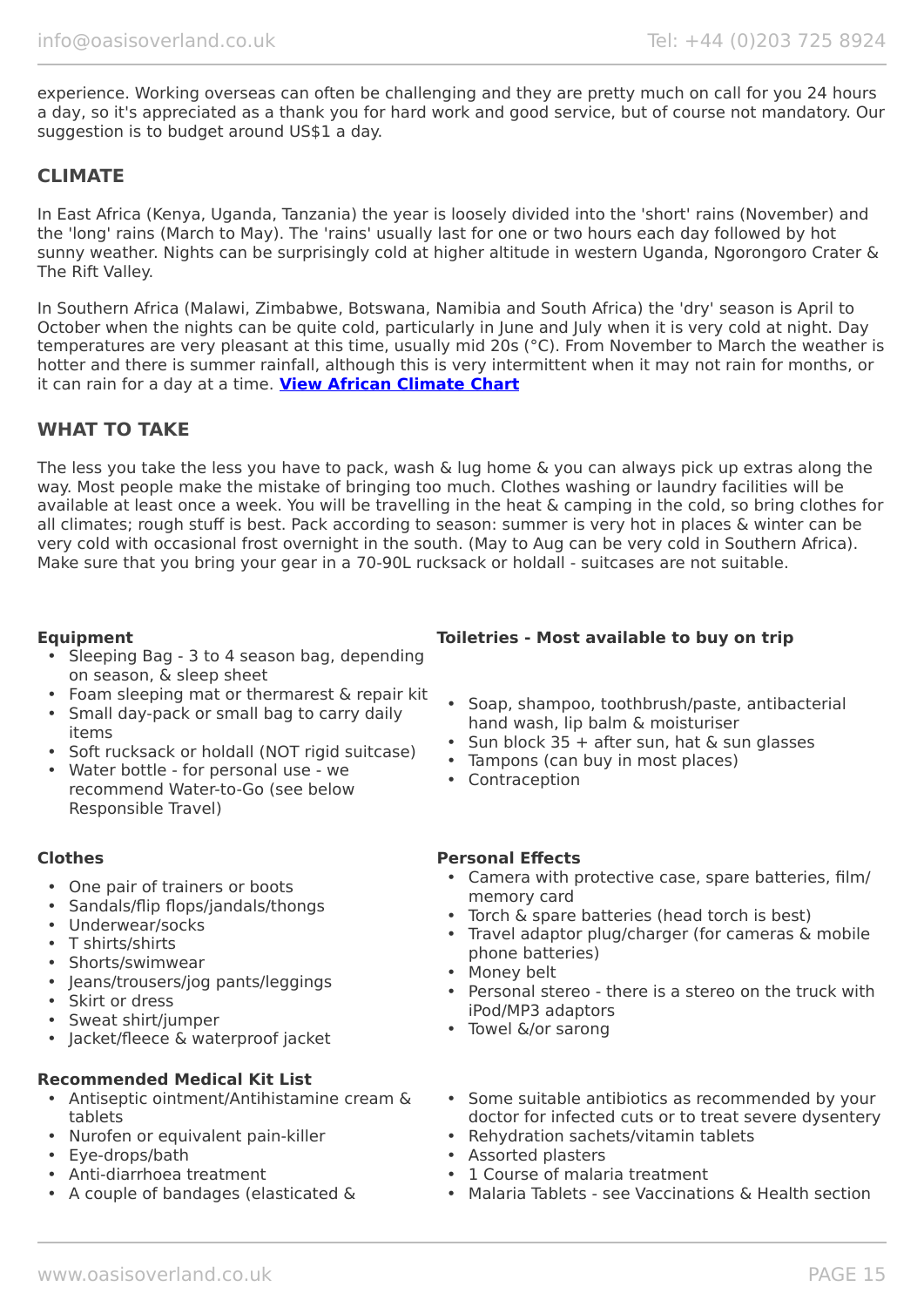triangular)

- Medication for personal allergies/asthma etc
- Insect repellent containing Deet

Even though our trucks are equipped with a comprehensive medical kit, we advise you to bring a small personal medical kit as our truck kit is not for general everyday use. It will also be your responsibility to carry your kit on included excursions and optional activities as some local operators may not have medical kits to hand.

# **PHOTOGRAPHY AND ELECTRICAL EQUIPMENT**

**Cameras (incl. Digital & Video Cameras) -** An easy to use 'point and shoot' will get you some good photos. For memorable shots, it may be worthwhile investing in an SLR camera, but be sure to get some practice in before the trip! Most towns and cities have internet cafes where you can download onto CD/ internet sites - but don't rely on it. Internet speeds can be slow for uploading photos to social media or the Cloud.

**Photography -** Be aware of your surroundings when taking photographs and filming. Some locations will be sensitive or have local laws banning photography. For example it is usually forbidden to use cameras at borders or around government buildings, military installations, bridges and airports or to take photos of local officials. If you do take photos or film where it is not permitted you may find yourself being questioned by irate officials who may decide to confiscate your camera or instruct you to delete all the images/footage on your device. If in doubt ask for permission, or if there is no-one to ask use some common sense.

**Drones** - As the use of drones becomes more common, countries throughout the world are gradually updating their laws and restrictions on usage. The specific regulations will vary from one country to another, so do check the UK Foreign and Commonwealth Office advice for the latest information. As with cameras, use your common sense if you do use a drone and avoid operation in sensitive areas. If you plan to bring a drone on your trip with us please contact us first to ensure there will be a suitable place to store it while on your trip.

**Electrical charging & power supply -** It may be difficult to find a power source for charging at times, so a spare battery is a must.

Consider a 12V in-car charger (our vehicles are equipped with a couple of 12 volt cigarette lighter charger sockets - truck trips only) or bring along your 230V mains charger and travel adaptor plug for use at some of the hotels, hostels and campsites we stay at.

NOTE: 12V - 230V inverters cannot be used on our vehicles because of the power drain they cause.

Log onto **[www.whatplug.net](http://www.whatplug.net/)** for information regarding the different electrical plugs and voltage used in each country.

# **CONTACTING HOME**

The internet and WiFi are available in many towns / cities you will visit. Do bear in mind that the connections can be unreliable and will not always be as fast as you are used to at home. If a lot of people try to use the internet at the same time the speed will be slower still, especially if trying to make Skype calls or upload photos / videos. During periods of the trip where we are wild camping, internet will be less common.

Some travellers choose to take an unlocked mobile phone with them and buy local SIM cards in each country, allowing them to use mobile data. If you particularly want or need regular internet access this may be a good option. Telephone calls can be expensive usually £1 to £5 for a three minute call.

**Online Diaries** - A great variety of free "travel blogs" are now available online, they are a good way of keeping relatives and friend up to date with what you are doing and a good place to upload photos,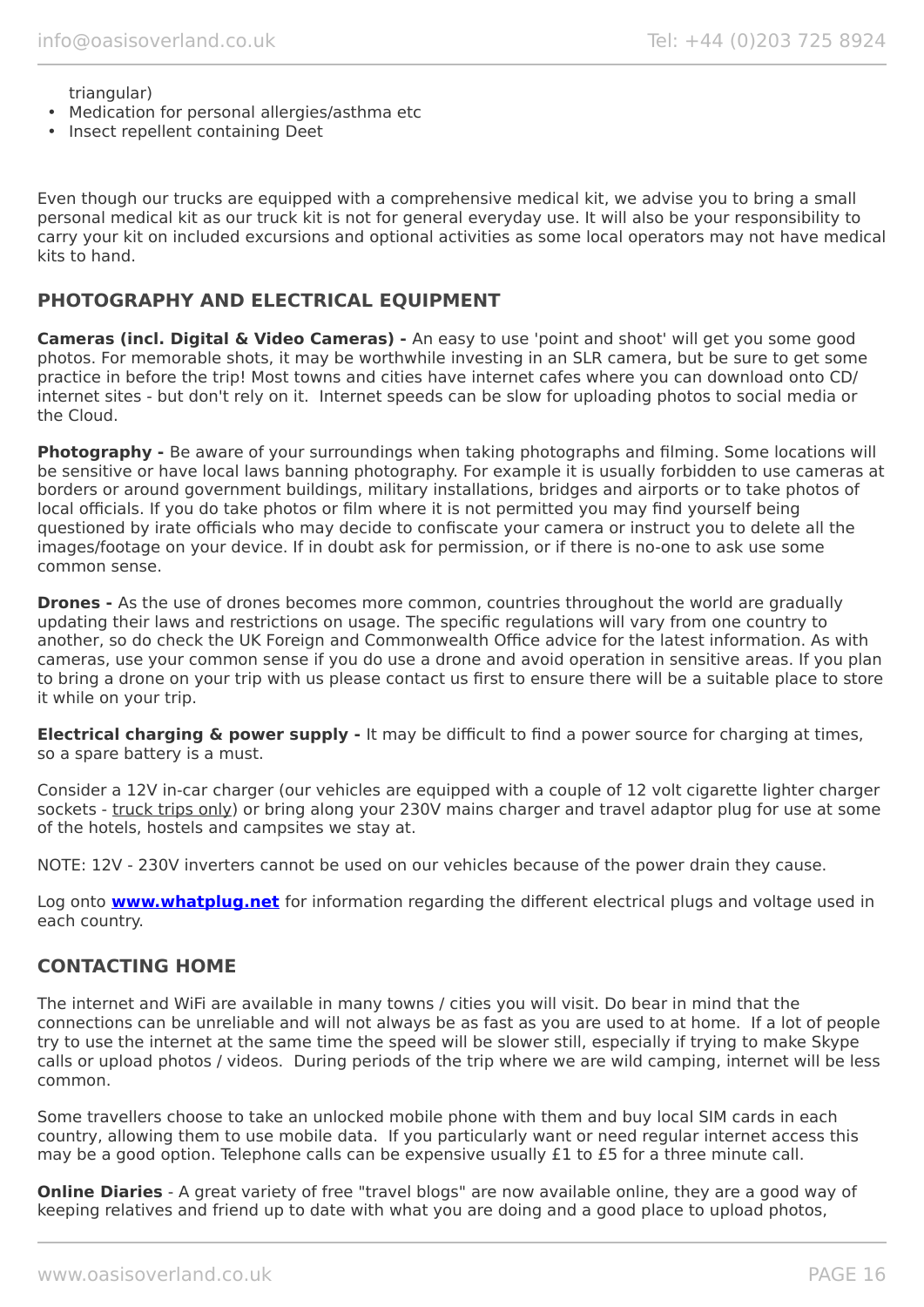collecting messages as well as keeping a record for yourself.

# **RESPONSIBLE TRAVEL**

#### **Before you go**

- Remove unnecessary packaging before you go waste disposal facilities are often stretched or non existent in the places we visit. To avoid unnecessary pollution of local water supplies take environmentally friendly toiletries with you.
- Why not invest in a wind-up or solar-powered torch or media player before you travel or at least rechargeable batteries.
- Learn some of the local language and read up on the local history/culture before you go. You'll get so much more out of your trip.
- Why not pack some pens/pencils exercise books in your rucksack and they can be donated to a local school or project while you're away. You can also purchase these items cheaply, locally which will help local businesses.
- Take a sturdy water bottle with you from home that you can re-use throughout your trip. We carry large quantities of purified water with us on our Expedition vehicles and it is much better for the environment if you drink this, rather than purchase bottled water along the way. (It also saves you money).
- Water-to-Go: Oasis Overland have partnered with Water-to-Go to help reduce the number of plastic water bottles consumed during a trip. Water-to-Go is a filtration system that eliminates over 99.9% of all microbiological contaminants including viruses, bacteria, chemicals and heavy metals from any non-salt water source. Click here and enter the code OASIS15 to purchase your **[Water-to-Go](https://watertogo.eu/partnerships/oasisoverland/)** products at 15% discount. Water-to-Go will then donate a further 15% to Oasis Overland Charity projects.

#### **While you're travelling**

From experience gained in running trips, we have developed our own practical and manageable environmental policy which all of our crew practice on the trips we operate, and they will share this information with you at the start of your trip. We welcome your input on this, plus any new ideas you may have, to improve our existing procedures. As a guide here's a few tips to bear in mind.

- Don't waste water. It is a scarce resource in many of the places our trips visit. On all our Ultimate and Overland Expeditions we carry large quantities of purified water with us. We encourage you to refill your own water bottles from this supply, rather than purchase bottled water along the way-much more environmentally friendly and saves you money.
- Never buy endangered species or endangered habitat products. Apart from the fact of it being illegal it also encourages the trade to continue.
- Look after and preserve the areas we visit. Be careful about stepping on coral reefs or trekking on undesignated tracks.
- Buy locally made crafts and products helping to support the local economy.
- Don't feel when bargaining that you have to get the cheapest price possible just for the sake of it. Pay what the item is worth to you & don't worry about what someone else has paid.
- Try the local food and drinks this will help to support local farmers and food sellers. Sitting in a local cafe is also a great way to meet local people.
- Dispose of litter appropriately on your trip. This includes cigarette butts. Not only does litter look unsightly it can be lethal to wildlife.
- Where any toilet facilities exist, however unsavoury they might seem to you, they should be used. Where they do not, always bury your waste and make sure it is never near (at least 30m) a water source.
- When game viewing do not encourage your guides to get too close to the wildlife so that their natural behaviour is impeded.
- Respect local customs, traditions and beliefs of the people in the different regions that you travel through.
- Do not take photos of people, ritual events or special places unless you have asked first. Dress appropriately according to local codes and show respect around religious festivals.
- Recycling is almost non-existent in many of the areas and countries we visit we do the best we can with limited resources & space on our vehicles.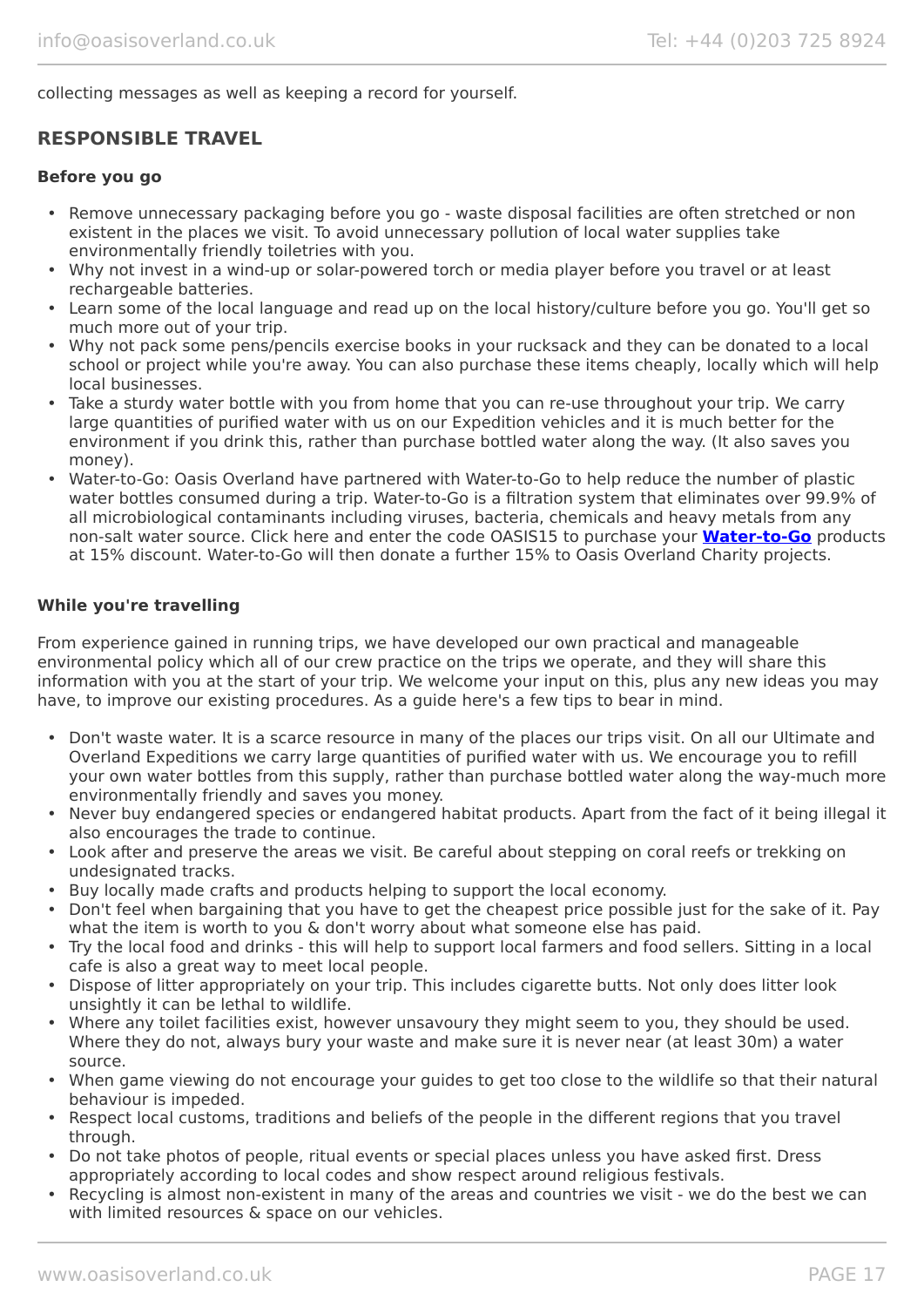• For books dedicated to travelling more responsibly & ethically see: **[www.tourismconcern.org.uk](https://www.tourismconcern.org.uk/)**

**Community Projects** - Oasis are active in raising awareness and providing support to a number of projects and local schools where we believe we can make a positive difference. More information on the **[projects we support](https://www.oasisoverland.co.uk/responsible-travel/charities-we-support)**.

# **SECURITY**

The UK Foreign and Commonwealth Office (FCO) offer country-specific advice, regarding not only security but also entry regulations, local laws and customs and health. We strongly recommend all travellers visit the FCO website, or the equivalent in their home country, to familiarise themselves with local conditions and issues in the countries they plan to visit before committing to a trip with us. You can view their website [here.](https://www.gov.uk/foreign-travel-advice)

If you have any questions at all about the safety or security of your trip, please do not hesitate to contact us and we will be happy to discuss your trip in more detail.

**In cities** - All major cities have their share of petty crime (just like our cities) and sensible precautions need to be taken. Wearing expensive looking jewellery or watches and carrying cameras will draw unnecessary attention to you. Leave valuables such as passports and excess money in your hotel safe or truck safe (we recommend carrying a copy of your passport details page at all times). You may find a simple money belt is more discreet than a bag. Always be aware of your surroundings and when approached by people you do not know, use your common sense. At night in cities it's best to use a taxi, rather than walking around the streets, single women in particular need to be careful and we would suggest that it is safer to be in a group.

**On board the truck** - Each vehicle is fitted with a hidden, lockable safe to be used for money, passports and important documents. Group members will be responsible for the safe and Oasis Overland cannot accept any liability for clients' personal or monetary contents kept in the safe or on board the truck. We advise you to not take items of value that are not essential for the journey. In certain areas a roster may be drawn up for the group to share the task of guarding and keeping the vehicle secure.

#### **ADDITIONAL INFORMATION**

#### **Serengeti & Ngorongoro Crater 2 1/2 day / 2 night Safari**

On your Oasis Overland trip through Tanzania, you have the opportunity to go on a guided safari in the world renowned Serengeti National Park & Ngorongoro Crater Conservation Area.

You can either add this to your booking in advance of your trip or you can pay directly to the local operator, the decision is yours!

Once requested and paid for, this cannot be refunded or exchanged.

For this safari you shall be collected in 7 seat safari vehicles, in the afternoon from Meserani Snake Park, where you will be staying on your Oasis trip. You will then be driven to Karatu, where you shall have an overnight stay and dinner at either Kudu Campsite or Flamingo Campsite.

The following morning you will have an early wake up & breakfast, before heading out to do a morning game drive in the Ngorongoro Crater. The group will then enjoy a picnic style lunch in the Ngorongoro Crater, before heading on to an afternoon's game drive in the Serengeti. You will then be taken to the Seronera Campsite, for your evening meal and where you will be camping overnight.

On the final day of this excursion you will have another early breakfast to give you the maximum morning game drive through the Serengeti. There will then be a packed lunch before heading back to Meserani Snake Park, where you will re-join your truck and your Oasis trip.

**Please note:** The above safari is fully inclusive of all meals while on safari, transport in purpose built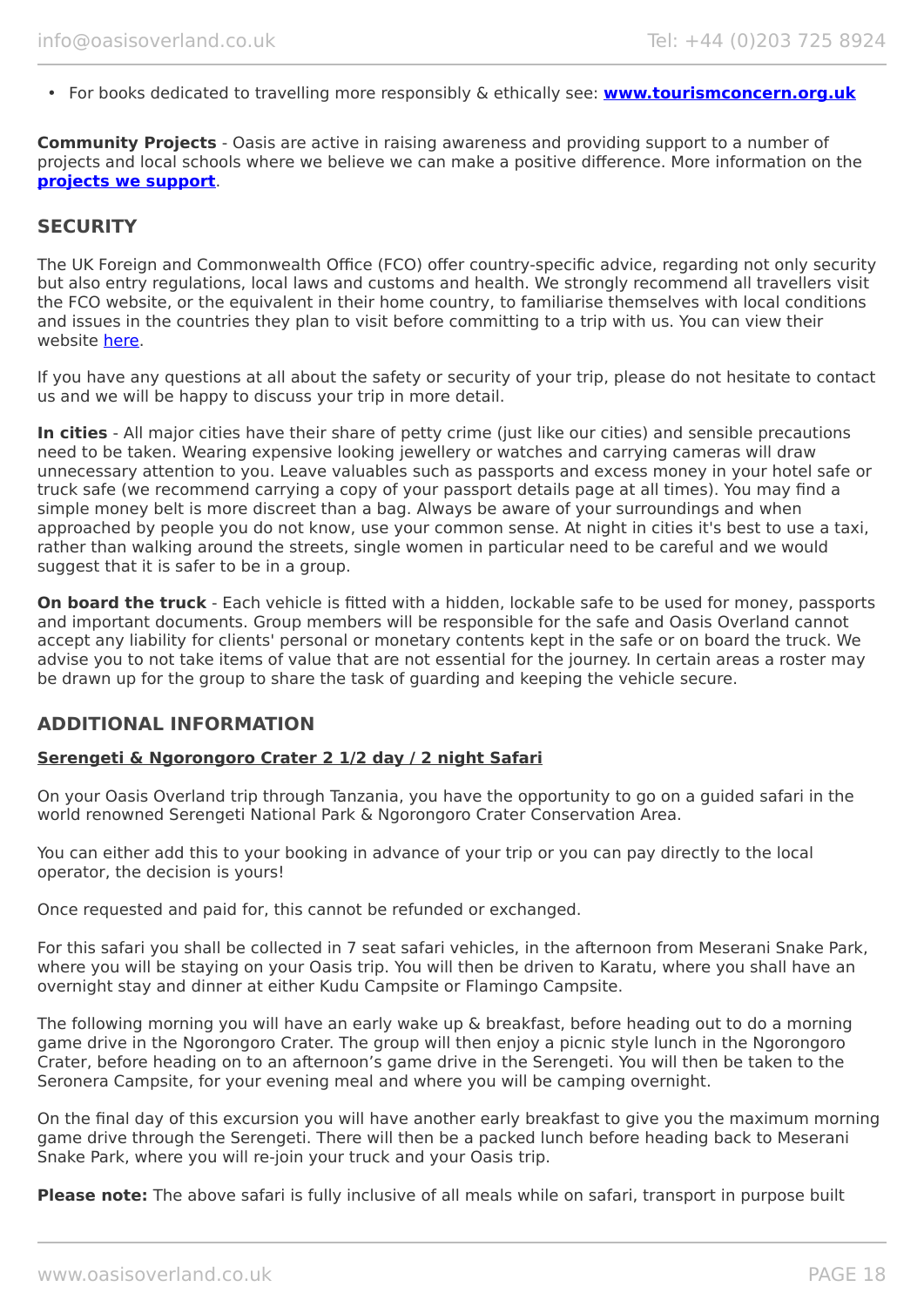safari vehicles with maximum 7 people plus a driver/guide, park entrance and conservation fees to Ngorongoro Crater and the Serengeti, as well as camp fees at Karatu and inside the Serengeti.

Please be aware that up to 2 months before your departure the cost of this Add On could change. This would only be due to currency fluctuations or price increases by the Tanzania Parks Authority.

#### **Just add this on to your trip when booking!**

#### **African Wildlife and the Migration**

**Wildlife** - View a **[chart](https://www.oasisoverland.co.uk/african-wildlife-chart)** detailing what animals you may see in the various gameparks and reserves we visit between Nairobi and Johannesburg.

**The Migration** - The '**[Great Wildebeest Migration](https://www.oasisoverland.co.uk/the-great-wildebeest-migration)**' has to be one of the most impressive wildlife spectacles in the animal kingdom. For those lucky enough, this once in a lifetime experience can be viewed in the surrounds of The Serengeti National Park/Ngorongoro Conservation Area of Tanzania and the Maasai Mara of Kenya and can be done before our after your trips with us.

# **WHAT TO EXPECT**

#### **LIFE ON THE ROAD**

The Oasis truck will be your new home giving you a comfortable, secure base with which to experience your trip. As part of the adventure you will be expected to have an active involvement in the day to day running of the trip, be part of the group and get stuck in and help with various tasks, whether it's cooking meals over open fires, pitching your tent or keeping the truck clean and tidy.

#### **Seatbelts**

All Oasis Overland trucks are fitted with seatbelts. For your own safety and security we recommend that travellers wear these at all times whilst the vehicle is moving. Our overland trucks in Africa also have a 'beach area' which is a chill out zone to be used when the truck is not moving.

#### **Accommodation**

**Camping** - Oasis uses roomy three-person tents but only for two people. They are specially made for us to meet the tougher conditions of an overland trip and have mosquito netting sewn into the door and windows. Tents are shared (between two people of the same sex from your group unless you are a couple). We spend some nights bush or desert camping and the rest of the time in campsites. Facilities and standards at campsites vary, some are well equipped and managed and some are very basic. At bush camps you will be living off the truck, so there will be no showers or en-suite facilities! At certain campsites there is the opportunity to upgrade to a private room at your own expense if you are missing your bed.

**Lodges / Hostels** - At some locations we will stay in lodges and hostels that are small, locally run establishments. The accommodation will vary depending on the rooming available, from dormitory style rooms, to twins/doubles or triple rooms. Upgrades may be available on arrival, but cannot be reliably prebooked. Please refer to the individual trip inclusions for the percentage break up of your accommodation.

#### **During the day**

As a guide, driving days normally start at about 8am and finish at about 5pm, with stops for lunch and buying food, seeing local sights etc. We won't be driving every day, although there are times when we will drive for two, but we will then stop for a few days and you will have free time to explore, meet local people, do some optional activities or just relax and do your own thing. Expect to sometimes get dusty & dishevelled during the day and although you will be able to shower most nights (except at bush camps),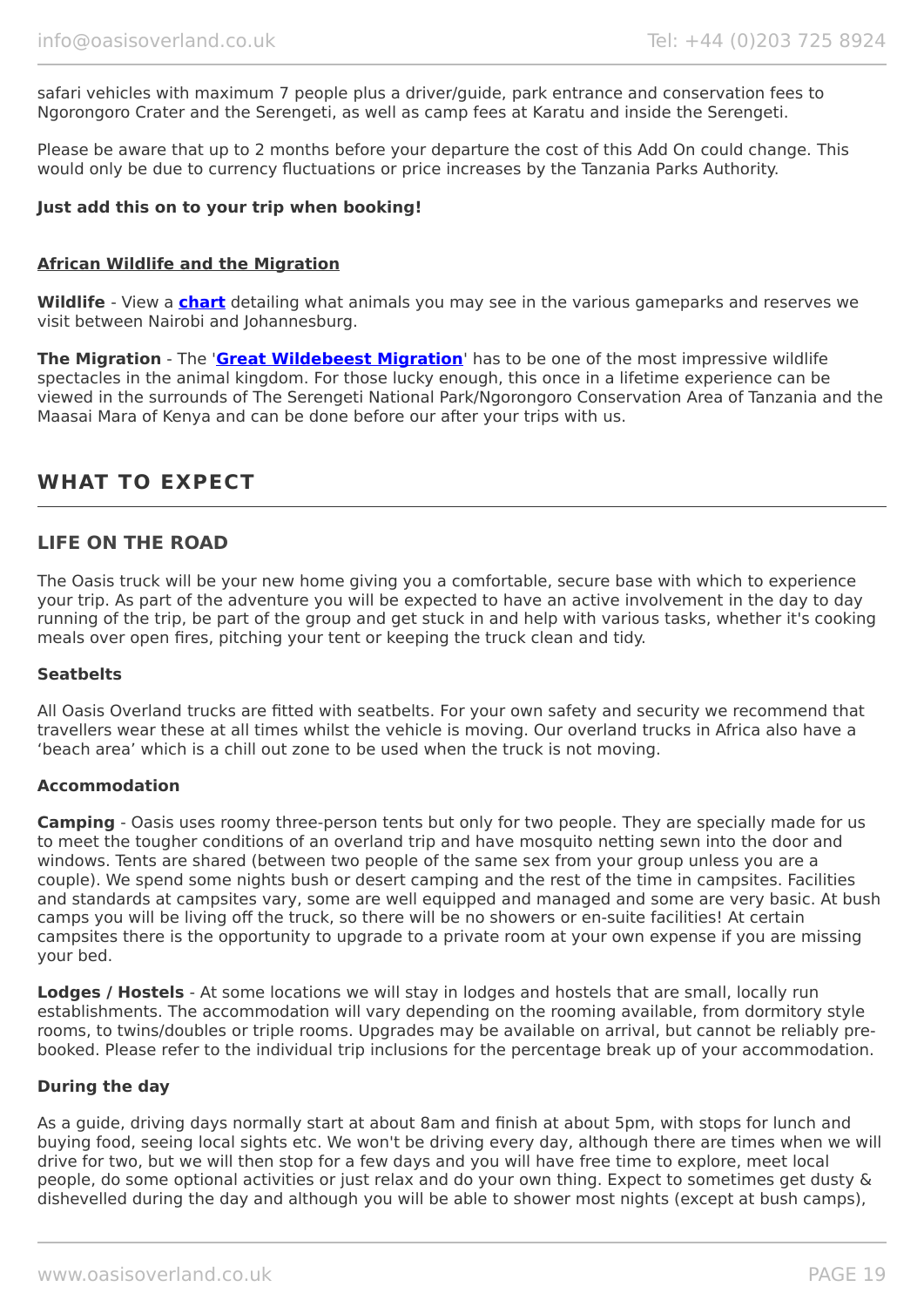not all camps will have hot showers.

#### **Meals & cook groups**

When 'on the road' or camping, we usually cook using gas or over open fires in a rota system and you can expect to cook in a group of two or three people approximately once every ten days depending on the number of people on trip and whereabouts you are. Your cook group will have to decide on what to cook, utilise stocks from the truck stores and locally obtain ingredients from markets, shops etc. and rustle up a meal. But don't worry if you're not a Gordon Ramsay as the rest of the group and the Tour leader usually lend a helping hand. Here is an idea of what to expect at meal times:

**Breakfasts**: Usually simple - we help ourselves to cereal, toast, hot drinks and on occasion we will splurge with a cooked breakfast.

**Lunch**: Cold and usually quick. The cook group will put out bread, tinned supplies and maybe make a salad.

**Dinner:** Cooks come into their own in the evening, and will always attempt to cook up some delights. When the truck is parked up for a few days in a town or city most people usually like the option to eat out at local restaurants - so we often don't cook all meals when at these locations.

**Vegetarians / Vegans / Coeliacs / Gluten & Lactose intolerance -** Our Tour Leaders will always do their best to cater for any dietary requirement or intolerance whenever possible. However we do not cater for fussy eaters. It must be remembered that the variety of dishes available may not be the same as available to meat eaters. If there is anything in particular you require in your diet or because of an allergy or would miss from home, it would be best to bring these with you, as these cannot be purchased with normal Local Payment funds due to the high cost of these specialised and often imported foods.

Remember that when eating out in local restaurants & hotels that vegetarianism or food allergies / intolerances, are still not widely known about or understood by many local people. i.e Vegetarians or Vegans will often be offered fish or chicken in error. Most large towns and cities, or areas used to tourists, will often have more choice but please be aware that it will probably not be as varied as you are used to when eating out at home.

#### **In the evenings**

When at a bushcamp or campsite where you and your tent buddy will put up the tent, and then lend a hand with getting out the tables, stools, firewood and water containers. The fire grates need to be taken out, the fire lit and someone can fill the kettle and make hot drinks while the cook group prepares the evening meal. Then just sit back & chill and enjoy the rest of your evening!

#### **Oasis Crew**

We usually have two crew whose duties are extensive and quite demanding, with challenges ranging from driving and maintaining the expedition vehicle to a high standard, to organising visas and border crossings, arranging accommodation, pre-booking some excursions and guides, helping with shopping and cooking as well as finding the best deals, socializing and making sure everything runs as smoothly as possible. While our crew are usually experienced and knowledgeable they are not tour guides as such. Our trips pass through many countries and our tour leaders cannot be expected to have detailed knowledge of each country's history, flora and fauna and archaeological sites. Even so - they will be more than willing to pass on any interesting and useful information that they have acquired whilst on the road. A rewarding way to gain a better insight into the wildlife, cultural and historical diversity of the countries we travel through is by reading guide books as well as talking to the local people and using local guides.

Adventure travel can be unpredictable and occasionally our crew may have to amend the itinerary to take into account changing local circumstances or because of a delay at a border or because of circumstances outside our control. This can all lead to additional work and commitment for our crew who will do all they can to minimize any disruption to the trip. While our crew are essentially on call 24 hours a day 7 days a week, it has to be remembered that no one is actually expected to work these hours, so at Oasis we are realistic that within a trip there will be times when our crew need 'down time' and a chance to relax and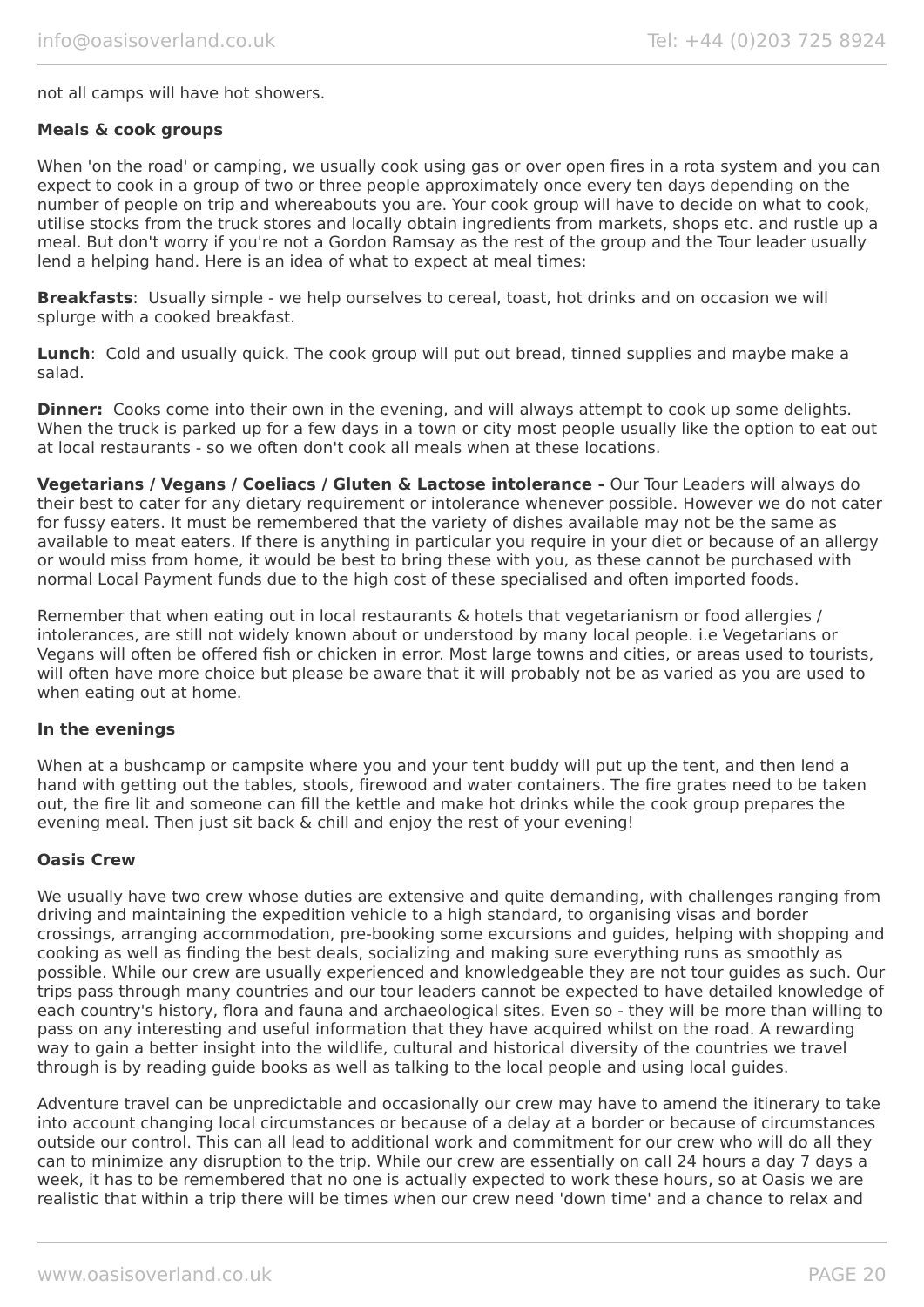'let their hair down' as well. They are only human!

#### **Itinerary**

Because Oasis Overland do not operate normal 'package holidays' the itineraries given cannot be guaranteed to run exactly as outlined. However, it is rare that we have to make major changes and in the event that we do this will be discussed with you either before or during the trip. It is important to bear in mind that should it not be possible to enter a certain country due to safety concerns, visa problems or political turmoil etc, and it becomes necessary to fly over a country in order to continue a trip, that all costs for flights will be borne by you and not Oasis. Should it not be possible for an Oasis trip to begin from a scheduled starting city due to border closures, civil unrest etc, Oasis will make all reasonable efforts to begin the trip from an alternative location. However, all additional costs that you may incur in travelling to the alternative location will be paid by you or your insurance company and not Oasis.

Optional Excursions are paid for on the day and organised during your trip, so you can decide whilst travelling which activity you may want to do. Prices listed are only a guide and may be dependant on fluctuating exchange rates and minimum numbers. Please see below for more details.

# **OPTIONAL EXCURSIONS**

# **KENYA**

| <b>Title</b>                                                    | <b>From Price</b> |
|-----------------------------------------------------------------|-------------------|
| Return Transport to Elephant Orphanage - Per Car (Max 4 people) | <b>US\$25</b>     |
| Sheldrick Elephant Orphanage - Entrance                         | <b>US\$6</b>      |
| <b>TANZANIA</b>                                                 |                   |
| <b>Title</b>                                                    | <b>From Price</b> |
| Maasai Village Walk / Camel Ride - each                         | <b>US\$7</b>      |
| Meals on Zanzibar - per day, from                               | US\$15            |
| Snorkelling - Mnemba Atoll Marine Reserve                       | US\$85            |
| Cultural Tours of Marangu area, from                            | US\$15            |
| 1 Day walk to Mandara Hut, from                                 | US\$130           |
| Dhow Sunset Cruise, from                                        | US\$25            |
| Diving at Local Reefs, from                                     | US\$70            |
| Diving Mnemba Atoll Marine Reserve (1 / 2 Dives), from          | US\$85            |
| Prison Island Trip                                              | US\$25            |
| Snorkelling - Mnemba Atoll Marine Reserve                       | <b>US\$85</b>     |
| Snorkelling at Local Reefs                                      | US\$40            |
|                                                                 |                   |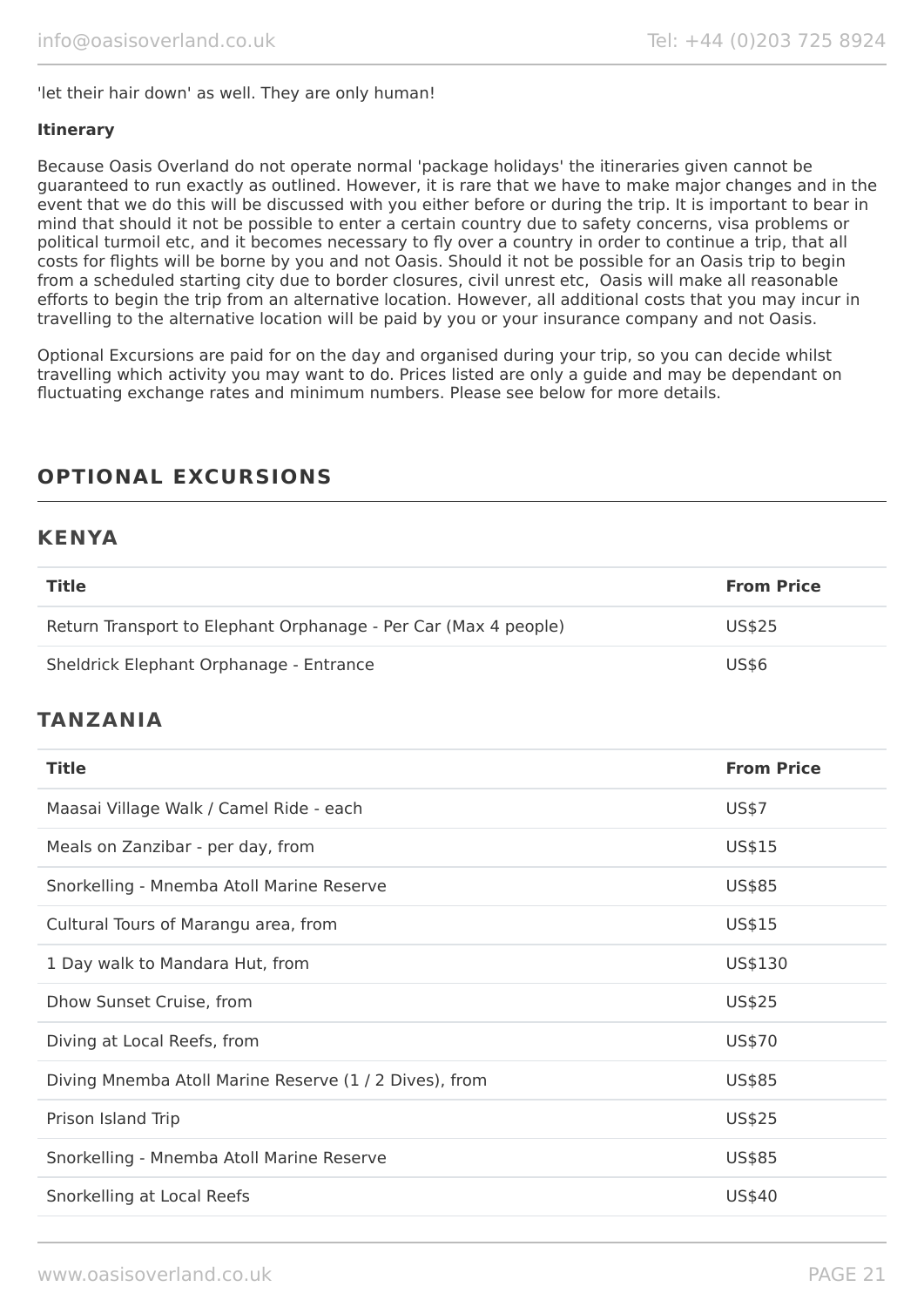info@oasisoverland.co.uk Tel: +44 (0)203 725 8924

| <b>Title</b>                                                                                | <b>From Price</b> |
|---------------------------------------------------------------------------------------------|-------------------|
| Spice Tour                                                                                  | US\$25            |
| Swim with Dolphins                                                                          | US\$35            |
| 1 Day walk to Mandara Hut, from                                                             | US\$130           |
| Cultural Tours of Marangu area, from                                                        | US\$15            |
| Dhow Sunset Cruise, from                                                                    | <b>US\$25</b>     |
| Diving at Local Reefs, from                                                                 | US\$70            |
| Diving Mnemba Atoll Marine Reserve (1 / 2 Dives), from                                      | US\$85            |
| Maasai Village Walk / Camel Ride - each                                                     | <b>US\$7</b>      |
| Meals on Zanzibar - per day, from                                                           | US\$15            |
| Prison Island Trip                                                                          | <b>US\$25</b>     |
| Serengeti & Ngorongoro Crater National Park - 2 1/2 Days & 2 nights Safari *Min 5<br>people | US\$540           |
| Snorkelling - Mnemba Atoll Marine Reserve                                                   | US\$85            |
| Snorkelling at Local Reefs                                                                  | US\$40            |
| Spice Tour                                                                                  | <b>US\$25</b>     |
| Swim with Dolphins                                                                          | US\$35            |

# **MALAWI**

| <b>Title</b>                      | <b>From Price</b> |
|-----------------------------------|-------------------|
| Horse Riding - 2 to 3 hours, from | US\$50            |
| Scuba Diving, from                | US\$35            |
| Village Tour / Dinner             | US\$4             |

# **ZIMBABWE**

| <b>Title</b>                                                      | <b>From Price</b> |
|-------------------------------------------------------------------|-------------------|
| Bridal Veil Falls, entry                                          | US\$10            |
| Chimanimani National Park - entrance fee, guide & transport, from | US\$30            |
| Bungee Jump off Victoria Falls Bridge (111m)                      | US\$160           |
| Entrance to Victoria Falls - Zambia                               | US\$30            |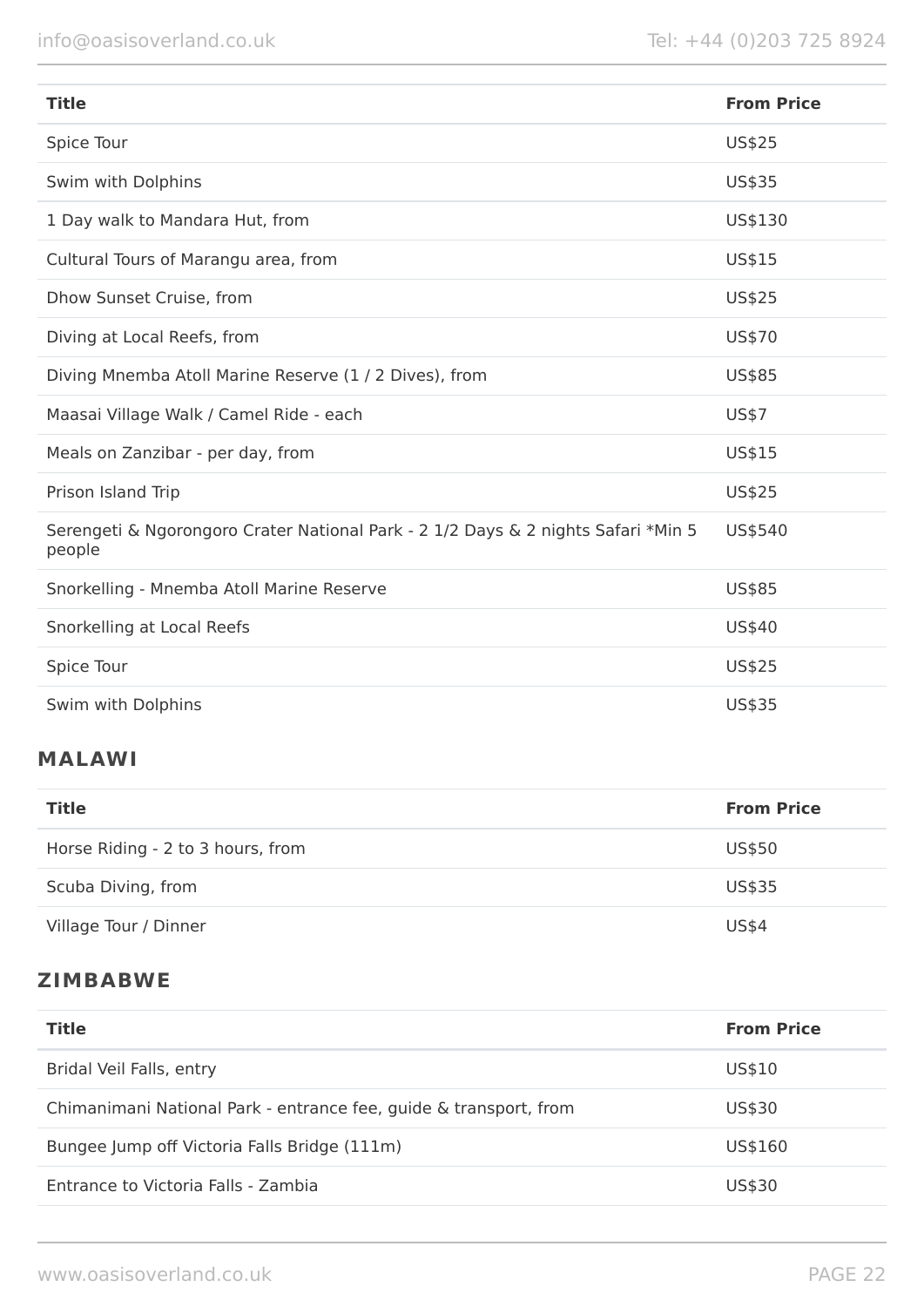| <b>Title</b>                                                                    | <b>From Price</b> |
|---------------------------------------------------------------------------------|-------------------|
| Entrance to Victoria Falls - Zimbabwe                                           | US\$30            |
| Flying Fox / Gorge Swing x 2 / Zipline Adrenaline - 1/2 Day or Full Day, from   | US\$155           |
| Game Drive - Gweru                                                              | US\$25            |
| Gorge Swing (solo/tandem), from                                                 | US\$100           |
| Helicopter Flight over Victoria Falls - 15/30 mins, from                        | US\$170           |
| Matobo National Park - 1 Day Guided Rhino Walk / Jeep Tour                      | US\$100           |
| Horse Riding - Victoria Falls, from                                             | US\$100           |
| Jet Boating                                                                     | US\$115           |
| Microlite Flight over Victoria Falls - 15/30 mins (takes place in Zambia), from | US\$185           |
| Raft & Riverboard Combo - Zambezi                                               | US\$190           |
| Souvenir Trip T-Shirt, from                                                     | US\$20            |
| Sundowner Cruise incl. Drinks & snacks, from                                    | US\$65            |
| White Water Rafting - High water (1/2 day)                                      | US\$120           |
| White Water Rafting - Low Water (mid July to mid Dec)                           | US\$120           |
| Zambezi Canoe Trip - Full Day                                                   | US\$150           |
| Zipline - Victoria Falls (solo/tandem), from                                    | US\$74            |
| Bridge Swing - Victoria Falls (solo)                                            | US\$160           |
| Bridge Swing - Victoria Falls (tandem)                                          | US\$240           |
| Bungee Jump / Bridge Slide / Bridge Swing                                       | US\$210           |

# **BOTSWANA**

| <b>Title</b>                                  | <b>From Price</b> |
|-----------------------------------------------|-------------------|
| Flight Over the Delta by Plane - min 5 people | US\$100           |
| Okavango Delta / 1 Night Mokoro Trail         | US\$150           |

# **NAMIBIA**

| <b>Title</b>   | <b>From Price</b> |
|----------------|-------------------|
| Dolphin Cruise | US\$65            |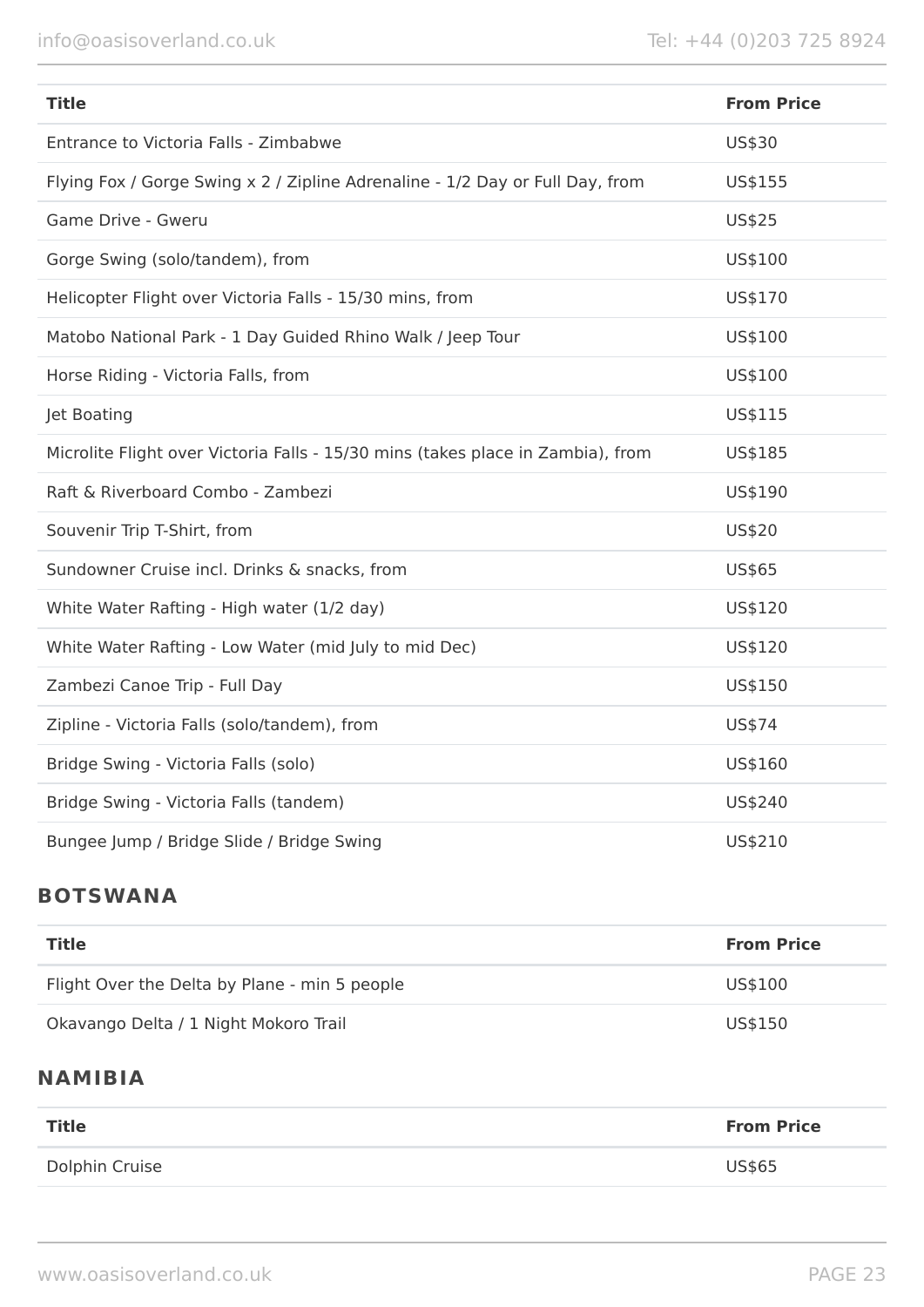| <b>Title</b>                                  | <b>From Price</b> |
|-----------------------------------------------|-------------------|
| Horse Riding                                  | US\$60            |
| Game Fishing, 1 Day                           | US\$120           |
| Paragliding                                   | US\$115           |
| Quadbiking - 2hrs                             | <b>US\$55</b>     |
| Sandboarding - Lying Down / Standing Up, from | US\$45            |
| Tandem Skydive                                | US\$220           |
| Township Tour                                 | US\$45            |
| Various Desert Tours, from                    | US\$65            |
| Visiting Tame Cheetahs + Feeding              | US\$10            |

# **SOUTH AFRICA**

| <b>Title</b>                                                        | <b>From Price</b> |
|---------------------------------------------------------------------|-------------------|
| Table Mountain Guided Bike Tour                                     | <b>US\$55</b>     |
| Cable Car to Table Mountain - return                                | US\$23            |
| Local Township Tours                                                | US\$35            |
| Table Mountain Guided Bike Tour                                     | <b>US\$55</b>     |
| <b>Historical Cape Town Tour</b>                                    | US\$20            |
| Robben Island Boat Trip, Guided Tour of Island                      | US\$25            |
| Black Water Tubing 1/2 day                                          | US\$50            |
| Cango Caves Adventure tour upgrade                                  | <b>US\$6</b>      |
| Gold Reef City Tour                                                 | US\$55            |
| <b>Guided Bridge Walk</b>                                           | US\$15            |
| Highest Bungee in the World - Bloukrans Bridge                      | <b>US\$85</b>     |
| Horse Ride - Royal Natal National Park - from                       | <b>US\$22</b>     |
| Local Township Tours                                                | US\$35            |
| Quad Biking 2 hours - Tsitsikama                                    | <b>US\$55</b>     |
| Scuba Dive - Incl. 2 Dives, Hire of Wetsuit & Equipment - Cape Town | US\$100           |
| Sea Kayaking                                                        | <b>US\$24</b>     |
|                                                                     |                   |